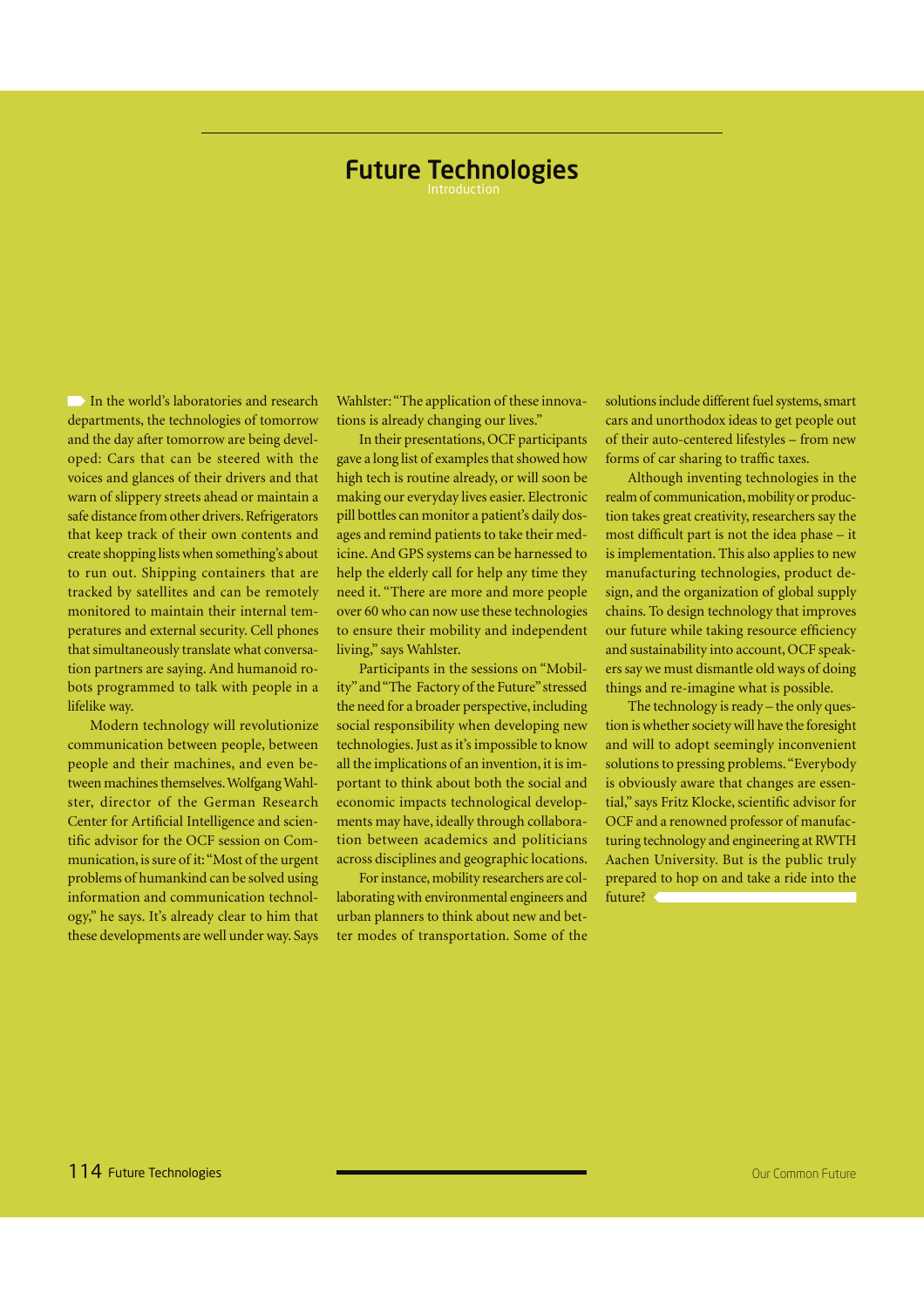# 1,966,500

people in the world were connected to the Internet in 2010.

### 1,000,000

Number of electric cars China plans to have on its roads by 2015, supported by \$15 billion in investments.

**50%** of air pollution is caused by traffic.

of Internet users were located in Europe and North America in 2010. 37%

5,000,000,000

Estimated number of mobile phones in the world in 2011.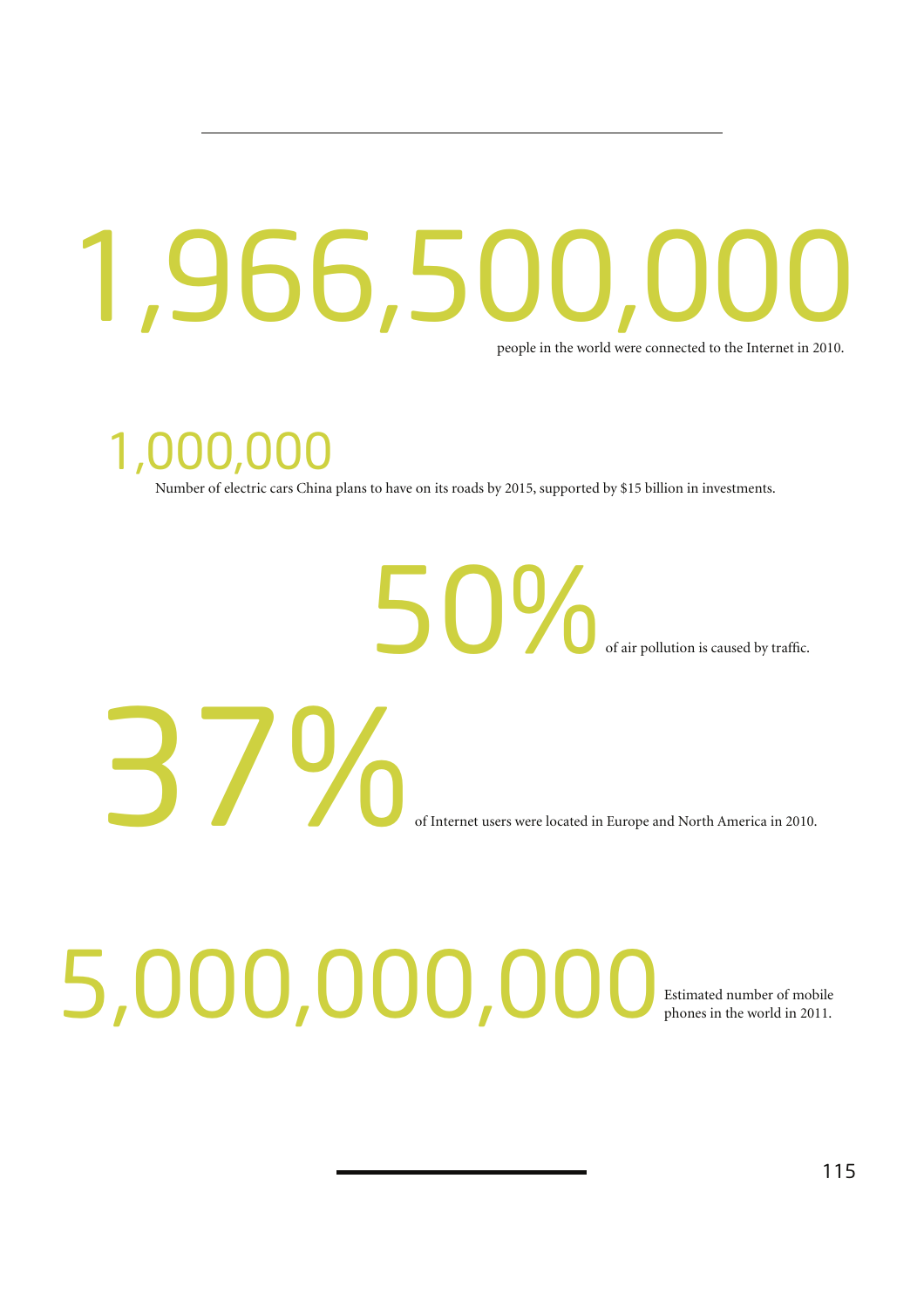Virtual Communication

# Putting a Friendly Face on the Technology of Tomorrow

## "Are virtual humans attractive conversation partners?"



Justine Cassell is the director of Carnegie Mellon University's Human Computer Interaction Institute and a former researcher at the MIT Media Lab. She coauthored the 1998 book From Barbie to Mortal Kombat: Gender and Computer Games.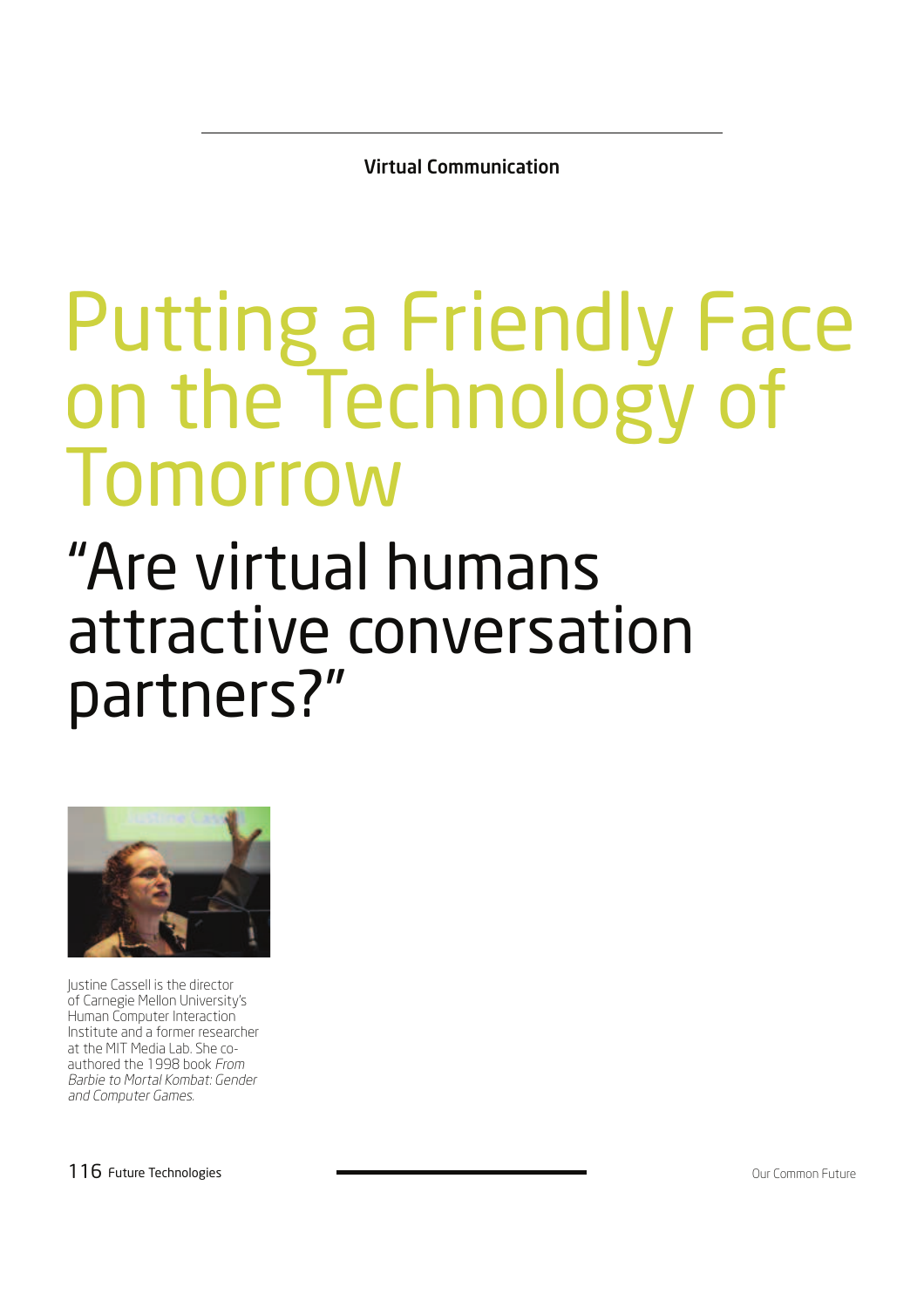As computers grow ever more prevalent in our daily lives, there is a growing sense of unease about the toll computer-assisted communication is having on our society. In her keynote speech at the OCF conference, Carnegie Mellon University professor Justine Cassell said only by studying how humans communicate with each other, can we design machines that emulate the complexities and subtleties of human interaction. That way, future technology can wear a more human face, setting users at ease and bringing us closer together as a society.

There was a time when communication was about talking face to face, person to person, in close proximity, in real time. There was a time when collaboration was about working together in the same room, assisting each other in concrete tasks. Today, communication is about iChat or Skype or leaving each other messages on the Facebook wall. And collaboration is about using a robot to do surgery in South America while I move a robot arm in Sydney, Australia; it is about a group of people collaborating to create an article on Wikipedia.

While the communication and collaboration technologies of today are exciting and raise our hopes about what will be possible one day, they also raise fears about the future. They raise fears about a day in which we might lose the skills of personal relationships and the ties to community that make us human. In my work I ask how we can preserve and develop those skills that are most representative of our human existence, those values we take to be most important.

I pursue these questions by asking how we can use what we know about the human body, about human social interaction, and about the human mind to develop new technologies – that we don't sacrifice what we hold most dear about human existence. And I rely on the fields of anthropology, developmental psychology, literary theory, and linguistics to inform the development of those newest technologies so that we maintain a link with the past.

My methodology in pursuing these questions through the multidisciplinary lens outlined above is to begin with the study of real humans and then to model virtual humans on those real humans. I begin by trying to understand those things that we take for granted about ourselves and our interactions with others. Simple things, like what we do with our eyebrows when we talk, and more complex things like how our eyes smile when we are truly happy, whereas only the corners of our mouths turn up when we want to look happy. Why do I sometimes look you in the eye and sometimes look away when we are talking? It turns out that eyebrow raises accompany important points in conversation, and that eye gaze is a way of managing turn taking.

Studying these minute behaviors of human communication microscopically serves two purposes: First of all, it allows us to better understand humans themselves – how we function, how we differ from other animals, how we interact with one another. And, secondly, only by studying these minute but utterly human details of communication can we maintain them in our virtual human interlocutors of the future. In turn, only by maintaining these utterly human details of communication in virtual humans can we ensure that virtual humans will draw out the very human patterns of communication in us. By watching real humans interact with the virtual humans, I get a sense of where the gaps lie in our knowledge of real humans. Then I can return to studying real humans, and the iterative process of study begins again.

In looking at conversational behavior over the years, it has become clear that meaning is made up out of language and intonation and hand gestures and posture and facial movements, among other sources. Virtually all people use their faces and their hands and their bodies and their eyes (and so forth) to make meaning in conversation. And in all people in all countries, these embodied resources join in tight configurations to convey particular meanings and particular stances. The meanings that we make may differ from person to person and from culture to culture, but the ways that we make meanings are the same. So, for example, it appears to be the case that virtually all people in all cultures use gesture in order to clarify what they are saying in words. And virtually all people use eye gaze to manage the conversation. And virtually all people modulate the tone of their voices to add meaning to the content of the words they are saying.

These kinds of studies of human communicative behavior have been carried out for decades, but only 17 years ago did we first use such studies of human communicative behavior to build a virtual human that behaved in the same way as we do. And only 15 years ago did we first use these studies of human behavior to build a virtual human that could communicate with real humans in some of the same ways as humans communicate with one another.

For example, we watched hundreds of people describing a house. From those observations, we were able to draw generalizations about how people use speech and gesture together to contribute to their communicative goals – communicative goals which have to do with describing a house to the person sitting across from them. Based on this model of communication, we were able to implement a virtual human – a realtor, in fact – who understood the questions of the people talking to her, and who responded to them, based on the model of human – human speech and gesture.

It is important to note that the virtual human's speech and gesture were not scripted, they actually came from her understanding of what the human asked her, her reasoning about the best answer to make in response to him, her knowledge of human language and gesture and facial movements, and her ability to synthesize all of those into conversation.

Now, you will notice that REA (the Real Estate Agent) is not as beautiful as the actresses from the movie *Final Fantasy* – in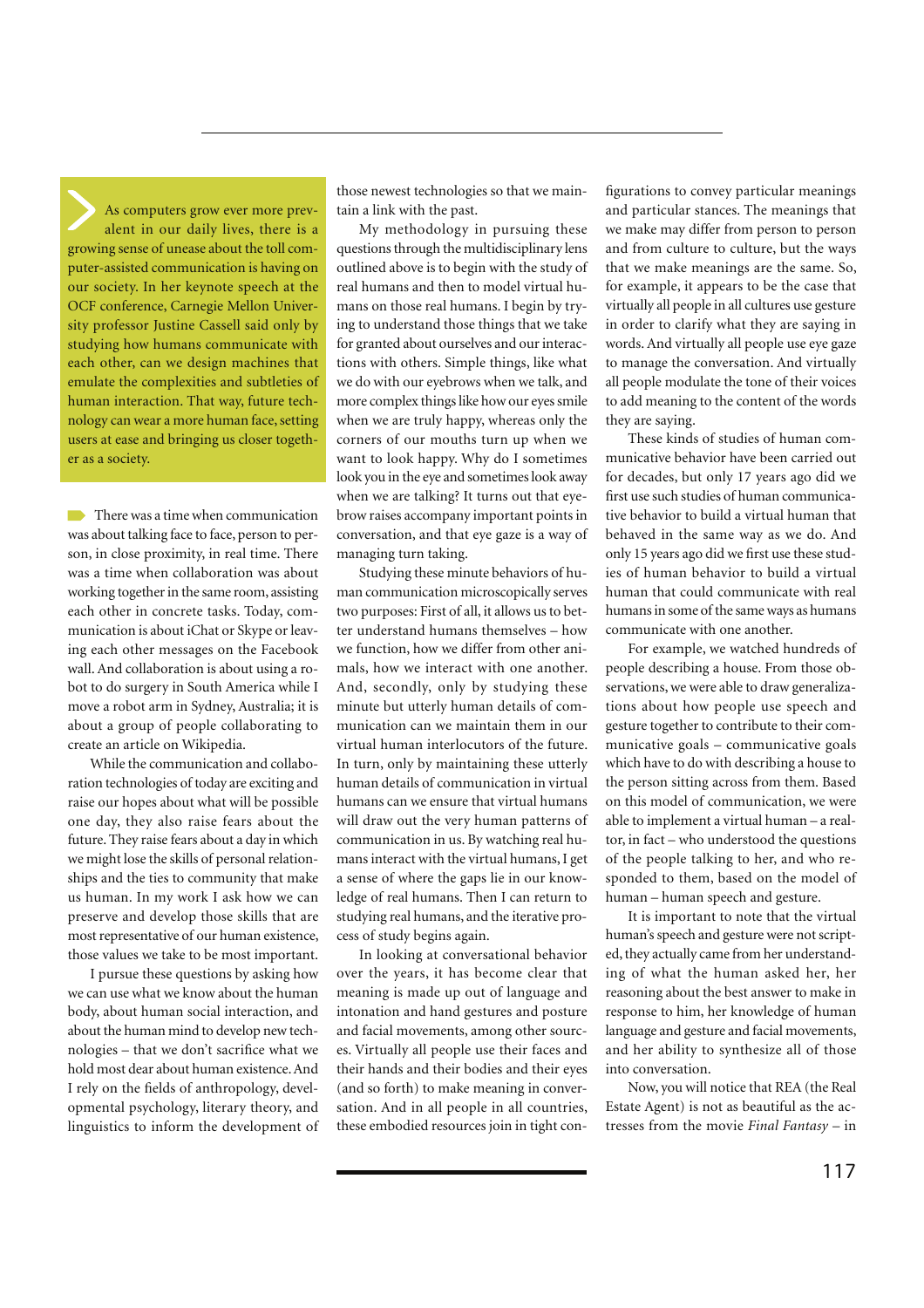fact, she does not even look as realistic. However, while Final Fantasy was filmed by animating the performance of real actors, REA is her own woman (one might say!). REA is based on an artificial intelligence engine and a natural language generation engine that understands the notion of thinking about space and communicating one's own representation of the world.

REA constituted a breakthrough in how humans and computers communicate with one another. But the REA system was just a first step in understanding what makes us human through the use and study of virtual humans, and in maintaining those abilities and values in the digital world. In the years since REA was introduced in 1996, we have pursued the methodology described above to further analyze human behavior,

and to implement it into virtual humans. No human conversation only concerns facts and goals; all of

our conversations have a social component. So a later version of REA gave her the ability to engage in small talk, or social chitchat.

In order to understand those abilities we followed a genuine real estate agent around and analyzed the ways in which she used social chitchat on the job. We found that the realtor – and other people we observed – used small talk in a very subtle way to establish a relationship, to avoid embarrassment, and to get past conversational impasses. On the basis of those data, we were able to build a model of the places in the conversation in which she was likely to use small talk and the places in which she was likely to stick to the

#### "Virtual humans are an important aspect of human-computer interaction today."

task. And that model of small talk that we built from hundreds and hundreds of hours, not just looking at this real estate agent but also looking at sales people, allowed us to build a virtual human who used small talk in her interactions with real humans.

By this stage, we were fairly confident in the accuracy of our models of human communication, based on the way in which we collected the data, the hundreds of hours of video we analyzed, and the accuracy of the models we implemented. But at this point we had to ask ourselves whether the virtual humans we were implementing were effective. That is, are virtual humans who act like real humans attractive conversational partners? Do they get the task done? Are their skills judged in the same way as real human skills are judged?

In order to evaluate our real estate agent we therefore asked people to work with REA to look at apartments for rent. Some of the people worked with a version of REA with social skills and some worked with a version of REA who got right down to business. In

#### "Technologies of today raise fears about the future."

fact, even though none of the experimental participants knew about the differences between the two versions, and none of them knew the purpose of our study, we discovered that there was quite a difference between the two REAs. People preferred the version of REA who was able to use small talk; they thought she was smarter, and that she understood their needs better – just like in the real world! Even more strikingly, however, when we looked at the personality of the people in our study, it turned out that it was extroverts who most preferred the version of REA who used small talk, while introverts didn't care which version they used.

And this, too, is very similar to what happens in the real world, where extroverts engage in small

talk and appreciate small talk, while introverts might prefer to be left alone. For example, an extrovert who used the

version of REA that engages in small talk, and who did not know about the purpose of the study, said to us:

*"I thought she was pretty good. You know, I can small-talk with somebody for a long time. It's how I get comfortable with someone, and how I get to trust them, and understand how trustworthy they are, so I use that as a tool for myself."*

#### And an introvert said:

*"REA exemplifies some things that some people, for example my wife, would have sat down and chatted with her a lot more than I would have. Her conversational style seemed to me to be more applicable to women, frankly, than to me. I come in and I shop and I get the hell out. She seemed to want to start a basis for understanding each other, and I would glean that in terms of our business interaction as compared to chitchat. I will form a sense of her character as we go over our business as compared to our personal life. Whereas my wife would want to know about her life and her dog, whereas I really couldn't give a damn."*

We were pleased to have been able to evoke such strong feelings in the people who interacted with our virtual humans, and pleased that our study of human behavior resulted in virtual humans who were so realistic in their behaviors (even if not in their looks!).

As time has gone on, our study of human behavior, and our implementation of models of human behavior into virtual humans, has advanced beyond the building blocks of turn-taking and acknowledgement and introducing new topics, past gesture and eye gaze and posture, to more social phenomena such as social chitchat and, most recently, culture and identity. We have been able to understand more and more about those phenomena that make us most human, and that we most value, and the behaviors that signal those phenomena. And as we understand more about these phenomena in humans, and as we collect more data about the behaviors that make them up, we are better able to build those behaviors into virtual humans.

Most recently, we have begun to think about the thorny but preeminently important questions of identity and culture. How do we show others who we are? How do we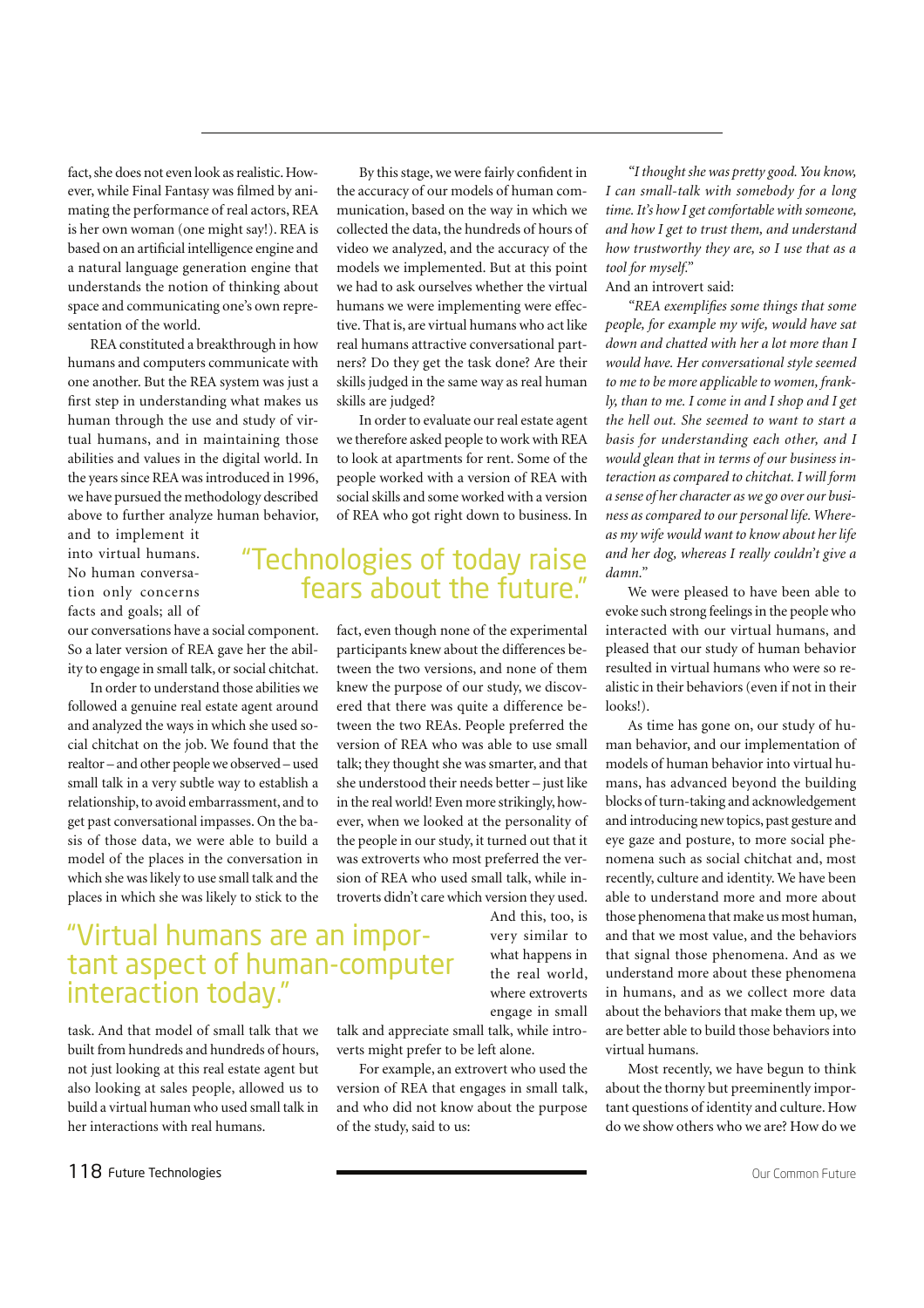demonstrate our alliance and affiliation to particular groups? As we have begun to study this, and to read the literature from social psychology and anthropology, it has become clear that "national origin" is only one aspect of who we are – in fact, each of us belongs to a number of different "cul-

#### "We needn't fear that we will lose the face-to-face nature of interaction."

tures." I am American, and I am also female, a professor, from New York City, with years of living in France. Each of these aspects of my identity is more important to me, and to the people around me, at some moments than others. And I highlight the importance of each aspect of identity as I move from context to context throughout the week. Not only do I dress differently, but my accent changes, my gestures adapt, I move with more excitement or with more reserve.

I might speak differently with my elderly parents than with the college students I teach. From this perspective, cultural identity can be seen as the demonstration in a particular context of a set of behaviors and practices that show other members of the group, and members of other groups, one's cultural community membership.

With this in mind, we set about exploring issues of identity and culture that were more subtle than national origin, and that come up frequently in people's perceptions of who they are. Most languages are spoken in different ways in different parts of the country. In Germany, for example, German is spoken quite differently in the north than in the south, and the way one speaks German plays quite an important role in how others see you, and how you identify yourself.

The United States is no exception, and so we studied some American subcultures and dialect use. Of course, while language is spoken differently in different parts of the country, it is often the case that one dialect is felt to be the most appropriate for use in school. In the United States, this dialect is called "mainstream American English," or MAE.

How do children use the different dialects they hear around them? Do they learn to switch between the dialect spoken at home and the dialect spoken at school? We

> read in the educational literature that children who do learn to switch into MAE at school are more likely to do well on their schoolwork – not because MAE is a better version of English, but because it is more accepted. Fol-

lowing our usual methodology, we asked if we could observe how dialect is used in culture, if we could build a model of its use, and of switching between dialects, and then if we could build that model of dialect and cultural identity into a virtual human.

 Our research with this virtual peer showed that children recognize the cultural identity of the virtual peer as being the same as their own cultural identity. And when we built the ability to switch dialects into the virtual peer, we found that children are willing to switch dialects to match the dialect of the virtual peer. We believe that by maintaining the important aspects of cultural identity that we all prize, we may have built an educational tool that could help children learn the mainstream dialect that they need for school.

 In order to maintain those aspects of human identity that we prize, virtual humans must have minds, they must have social skills, and they must fit into communities of identity. In the long run, we needn't fear that we will lose the face-to-face nature of interaction and be consigned to only using text to communicate. Virtual humans are an important aspect of human – computer interaction today, and their importance continues to grow. And we needn't fear that we must give up our humanity to live in the future. Studies of real humans can and do play an essential role in the development of future technologies. And studies of those technologies can shed light on our human behavior, as well as helping us develop technologies that maintain those behaviors and values that we prize. In fact, communication between real and virtual beings can be important for teaching and learning.

In 1772, the Droz brothers, Swiss clockmakers, built a series of automatons that were able to carry out real human tasks, such as writing and drawing, in the way that humans do. Others followed the same path, and automatons became quite popular. Although these automatons were based on gears rather than software, they were not so different from the virtual humans of today – and their presence as entertainment in drawing rooms of the time began to worry people. As the German novelist E. T. A. Hoffmann wrote, "The story of the automaton had struck deep root into their souls and, in fact, a pernicious mistrust of human figures in general had begun to creep in."

Every time a new technology comes on the scene, whether it's an automaton or a

#### "No human conversation only concerns facts and goals."

virtual human, our tendency is to fear it. But if we make sure that those automatons or virtual humans are based on us and not solely on the capacity of gears or computers, without reference to our minds, hearts and communities, then we will carry our humanness far into the next century and beyond.

**This is a condensed version of a speech given at the OCF conference's session on Communication. More can be found at www.ourcommonfuture.de/cassell**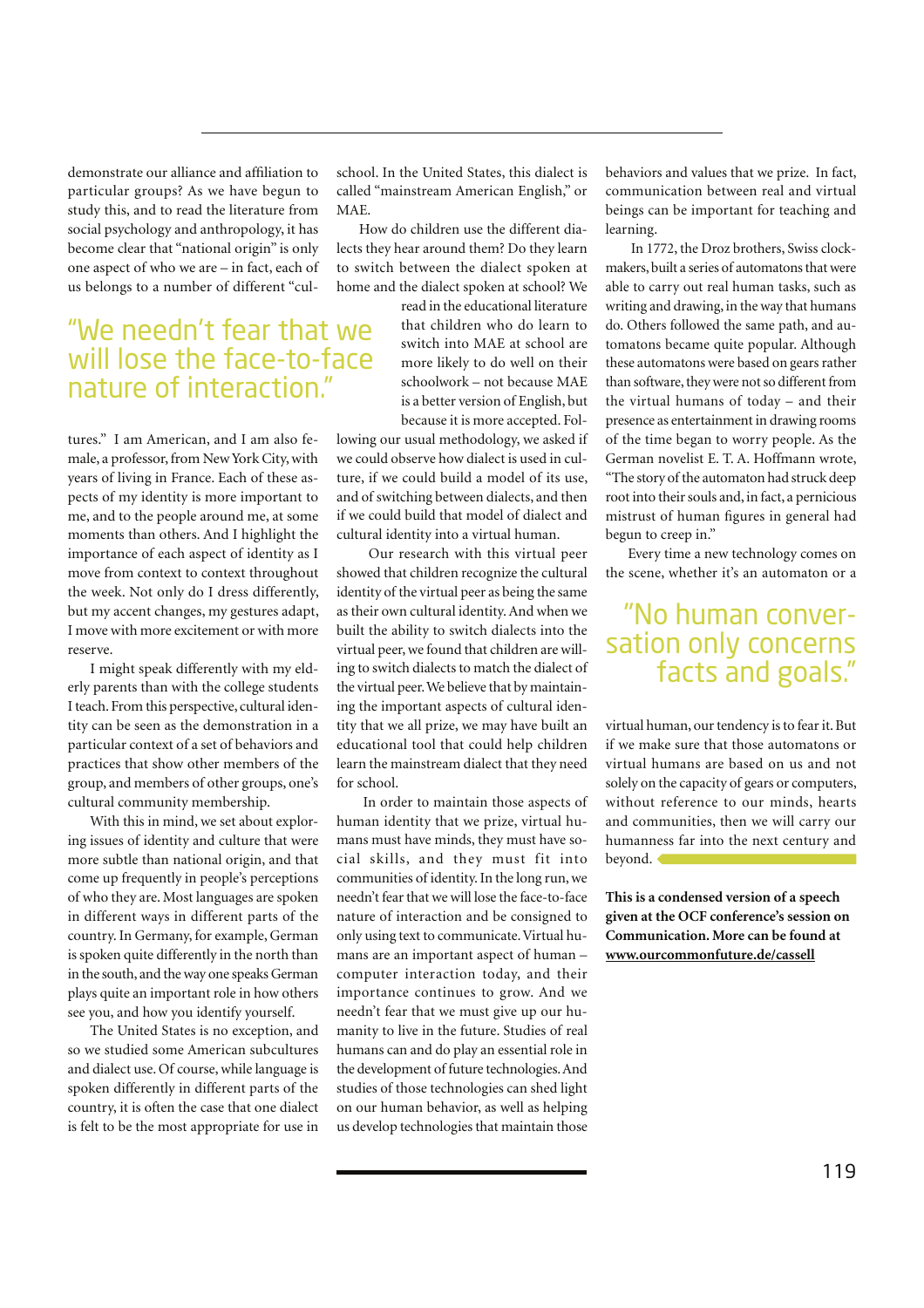Postfossil Mobility

# A Vision For Sustainable Transportation

# "We must begin to create something more efficient."



Daniel Sperling is the founding director of the Institute of Transportation Studies at the University of California, Davis.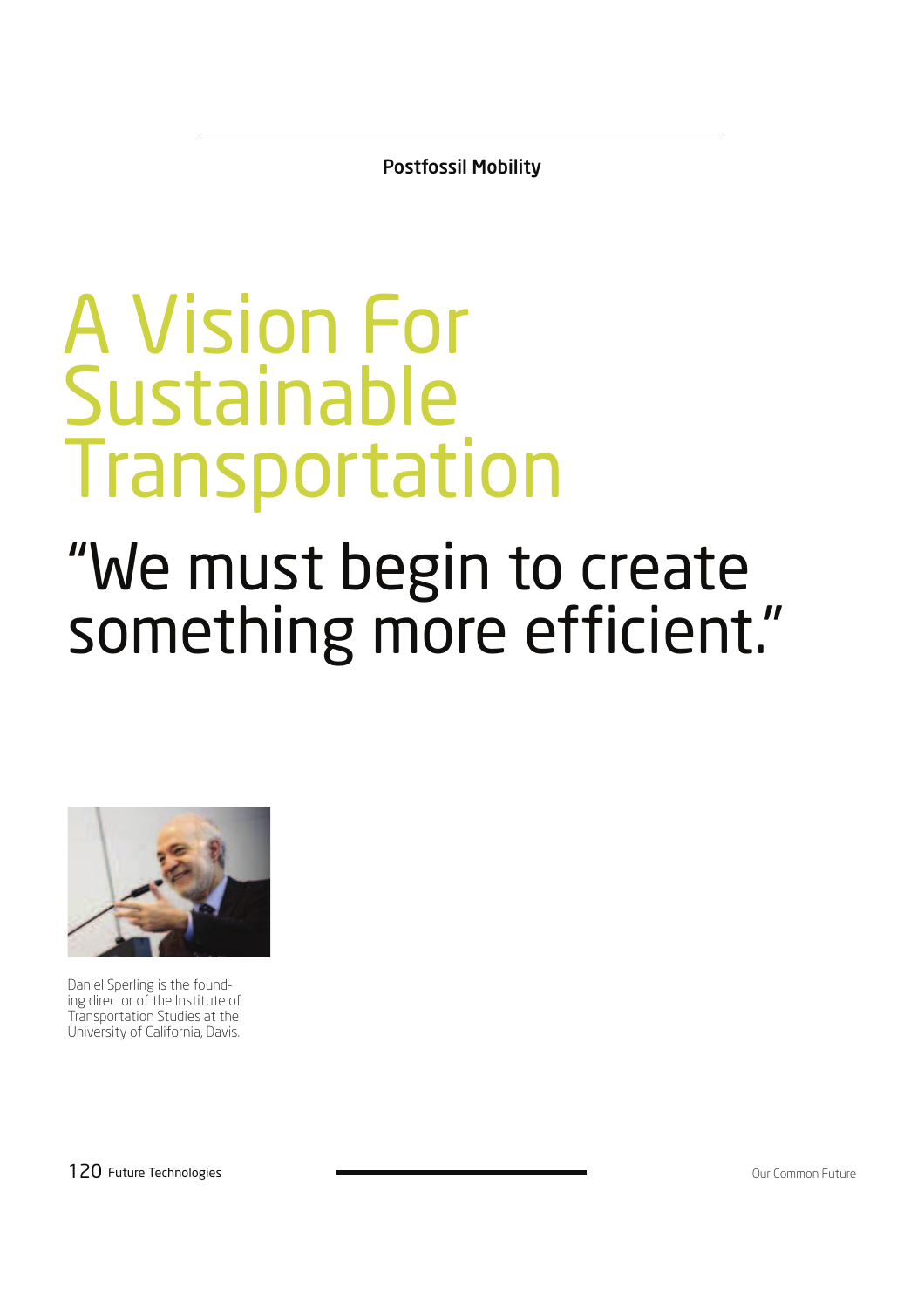A green future is a future without cars – or at least without internal combustion engines. Yet experts agree vehicle ownership in the future will rise. Daniel Sperling, director of the Institute of Transportation Studies at the University of California, Davis, says innovative strategies are needed to transform behavior, vehicles, and fuels. In an OCF conference keynote, Sperling told participants in the session on Postfossil Mobility it will take consumers, local governments and entrepreneurs working together to develop the needed transformations.

Imagining a transportation world of 2050 can give us an inkling of what is required to dramatically reduce oil use and greenhouse gas emissions. What might this future look like? With sustainability as the goal, it most certainly will not continue to embrace the American car-centric model – near universal ownership of big, powerful, gas-guzzling cars in mega-garages and suburban enclaves. We must begin to create something more efficient, affordable, and civilized.

This future world would not depend on internal combustion engine cars and oil and would be populated by a wide range of mobility services. In this world, suburbs have come to resemble villages or urban neighborhoods, with commercial and recreational centers aesthetically integrated so that residents can walk, bike, or take a neighborhood electric vehicle to jobs, schools, doctors, playing fields, and local merchants of food, clothing, home wares, and entertainment. For urban and suburban dwellers alike, a powerful, pocket-sized computer serves as an electronic travel agent arranging for mobility beyond the immediate neighborhood. The list of menu items includes car-sharing, ride-sharing, and jitney service, all of which can be lined up automatically and instantaneously – thanks to advanced technology.

Imagine garages that once housed gasguzzling SUVs now sheltering zero-emission electric vehicles, plug-in hybrids, and ebikes. Imagine being able to recharge these with the neighborhood's intelligent renewable-energy grid, which automatically switches from recharging to feeding electricity from the battery back to the system. Imagine easy access to bus rapid transit (BRT) with your neighborhood electric car or a smart jitney that picks you up within five minutes of your electronic call. A typical traveler might use one form of transportation or mobility service one day and another the next, depending on the nature of the errand, time available, distance, weather and traffic conditions, and personal considerations. And imagine banking credits for all of the carbon you save to use later for a special travel vacation.

In this future world, electric-drive vehicles have supplanted most of those oldfashioned gasoline cars with internal combustion engines. These electric-drive

vehicles are powered in part by electricity generated by power plants with near-zero emissions, along with hydrogen made from a mix of renewables and natural gas. The remaining elec-

tric-drive vehicles are very efficient hybrids getting well over 100 mpg and powered by biofuels – not the old kind made from corn, but from grasses, wood, algae, and various waste materials. Choices have expanded. Convenience and sustainability have become primary considerations. Transportation with near-zero carbon emissions has replaced the carbon-laden transportation monoculture.

#### Essential Underpinnings

For this future world to take root, an entirely new set of incentives must be put in place. These incentives will motivate consumers, governments, and business to respond rationally to the carbon and energy constraints that increasingly bind us.

These incentives will work alongside an expanded set of technological gadgetry to

realize a new array of mobility options. Computers that understand the human brain, recognize individual and collective behavior patterns, and enhance intelligence will be part of this tool set. Real-time information and global communications will facilitate the transfer of ideas, enabling policymakers to replicate each others' best practices without waiting. Intelligent technology embedded in cars and other vehicles will promote eco-driving, helping travelers reduce their carbon footprints.

The new incentives will motivate socially rational behavior by giving tomorrow's consumers much clearer signals about the impacts of their choices. Personal carbon budgets will be set up for individuals and families. Carbon accounts will be credited and debited based on travelers' decisions. A portion of the balances that accrue from low-carbon lifestyles can be spent by individuals or sold to others. Taxes and fees will

#### "Imagine garages that once housed gas-guzzling SUVs now sheltering zero-emission electric vehicles."

be indexed to carbon, so that those making greener choices will pay less for goods and services. Heavier polluters will help finance the low-carbon purchases of others by paying a surcharge that goes to provide rebates for less-polluting cars and fuels.

Local officials and developers will follow consumers' lead. As demand for low-carbon products and lifestyles increases, sprawl will cease and smarter development will ensue. Cities, businesses, and even developers will also have carbon budgets to adhere to. The decisions will be theirs to make, but with changes in tax laws and federal financing to reward compact development, local governments will be motivated to reduce sprawl and offer creative ways to reduce vehicle travel. In the United States, decades of zoning and permitting rules that had codified sprawl into law will be reversed.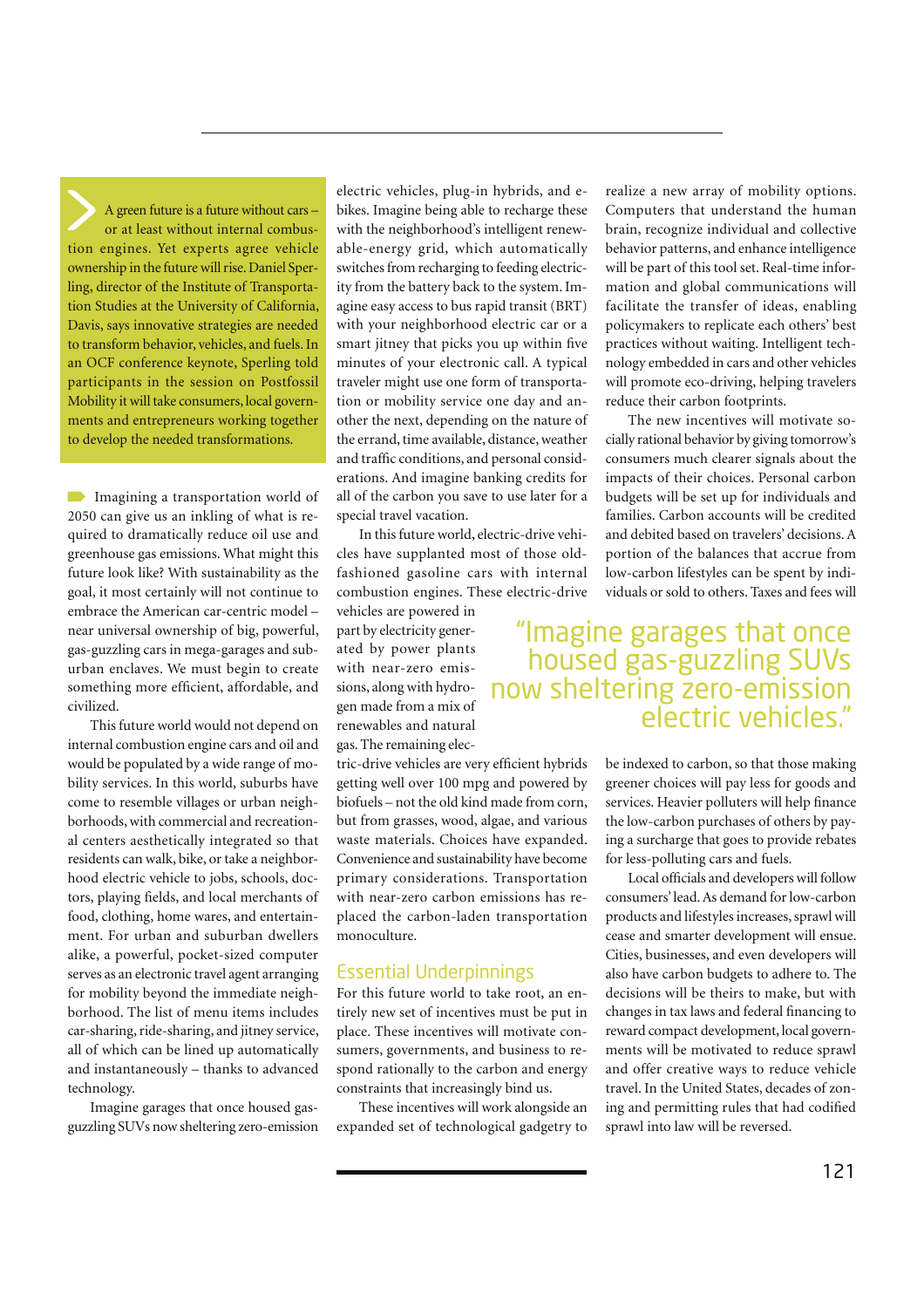Cities and individuals will be motivated and empowered to find ways to reduce energy use and carbon emissions. Not only will they be rewarded with lower energy bills – and in the case of cities, more funding for low-carbon transportation (spent on a wide selection of new mobility options) – but they'll also be able to sell their excess credits to other governments, businesses, or individuals.

As for state and national governments, not only will they alter transportation funding formulas to favor low-carbon mobility services and low-impact infrastructure, but they'll also alter the tax code and the vast array of rules and standards they administer to reward energy efficiency and low-carbon investments and behavior. Mortgage deductions, sales taxes, and much more will be tied to environmental impact. Comprehensive regulations will replace piecemeal policies to guide the development of low-carbon vehicles and fuels. These regulations will be fuel and technology neutral, taking governments out of the business of picking winners

#### "New policies are needed that spur energy companies to invest in low-carbon fuels and necessary infrastructure."

and instead setting clear targets so that the most promising technologies will advance.

Investments in clean tech R&D will ramp up to buoy companies in their competition for global markets. Entrepreneurs will become even more engaged in the green energy and vehicle race. Their efforts will be rewarded by global communications that halo them, new collaborations that inspire them, and new markets for novel products that enrich them. With higher oil prices and vibrant carbon markets, paybacks will be high on their low-carbon technology investments. In good times and bad, the most innovative entrepreneurs will advance a diverse portfolio of smart bets and pie-inthe-sky dreams.

Three sets of changes are needed to realize this vision of the future: Vehicles must become far more energy efficient, the carbon content of fuels must be greatly reduced, and consumers and travelers must behave in a more eco-friendly manner. By mid-century, we envision a massive shift under way in all three realms. Electric-drive vehicles will have largely supplanted internal combustion engine vehicles, low-carbon fuels will have nearly vanquished petroleum, and the transportation monoculture will be fragmenting, even in car-centric America.

The automotive transformation is already beginning. Automakers are shifting toward electric-drive vehicles that use electric motors for propulsion and to control steering, braking, and acceleration. They are moving from a mechanical engineering to an electrical engineering culture. The first generation of electric-drive vehicles, gasoline hybrids, are still fueled by petroleum, with the fuel converted into electricity onboard the vehicle. But several major auto-

makers are about to unveil battery electric and plug-in hybrid vehicles that will operate mostly or totally on electricity – motivated in part by California's zero-emission vehicle

program. And automakers continue to invest in hydrogen-powered fuel cell vehicles that could reach mass commercialization in the next decade and beyond. There's little uncertainty about this evolution toward efficient, electric-drive vehicles – it's more a question of how fast it will occur.

With transportation fuels, the path to the future is less certain and probably slower. While biofuels are already well established in two regions, America's farm belt and Brazil, these biofuels of today are not likely to play important future roles. In this vision, biomass will contribute a modest chunk of future transport fuels, some of it from Brazil's sugar cane but none from corn or other food crops. Biofuels of the future will come mostly from waste materials – crop residues, forestry wastes, and urban trash – plus grasses and trees in areas where food crops don't grow well. The more important fuels will be electricity and hydrogen, used in battery, plug-in hybrid, and fuel cell vehicles. But the transition to these latter fuels will require major transformations of the very large companies that dominate the automotive and oil industries, and thus will proceed slowly.

In this time frame, the two other big energy stories are unconventional oil and coal. A big challenge of policy is to head off oil companies' embrace of oil sands, very heavy oil, and oil shale as conventional oil supplies become less available. The other big challenge, the one that requires more nuanced treatment, is coal. Because it's so abundant and so cheap to extract, coal will be an important energy source for a long time. It will continue to be a principal source of electricity and will be a tempting source of future transportation fuels. Its  $\mathrm{CO}_2$  emissions are so inordinately high, though, far more than petroleum, that dramatic changes are needed in how coal is processed and used. Coal conversion must become much more efficient and, most critically, the embedded carbon must be prevented from entering the atmosphere. For transportation fuels, that means converting the coal into carbon-free fuels such as hydrogen and electricity, capturing  $\mathrm{CO}_2$  emitted at the production facility, and then sequestering that CO<sub>2</sub> underground – with the understanding that "cleaner" coal is a half-century stopgap measure awaiting low-cost renewable hydrogen and electricity.

The third arena, eco-friendly travel behavior, is the most problematic. Cars are firmly entrenched in our culture and modern way of life. Reducing inefficient cardependent vehicle travel requires reforming monopolistic transit agencies, anachronistic land use controls, distorted taxing policies, and the mindsets of millions of drivers who've been conditioned to reflexively get into the car every morning. It's much more challenging than transforming a small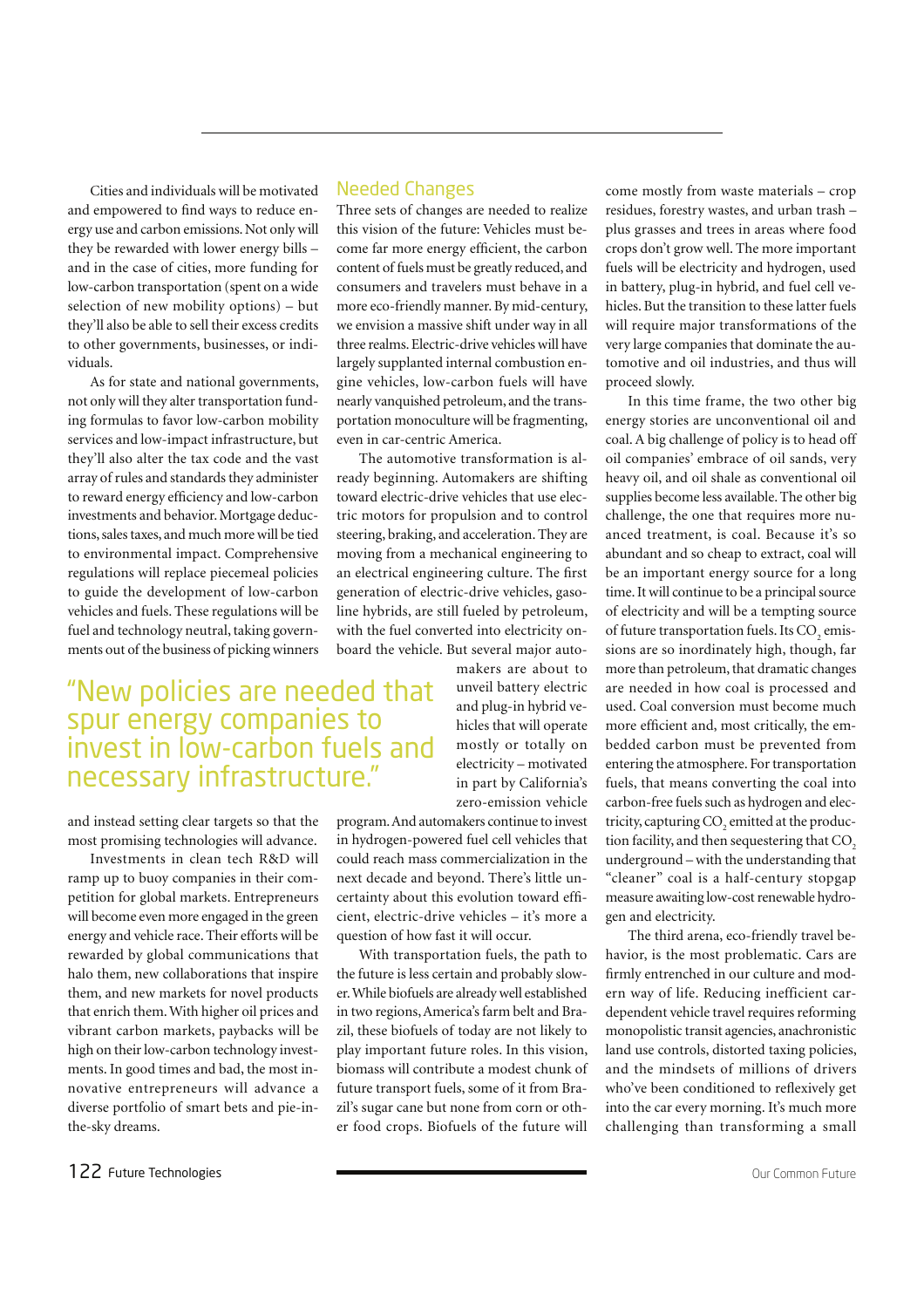number of energy and car companies. But even in California, the birthplace of carcentric living, the realization is starting to settle in that mobility must be more sustain-

#### "Automakers can ultimately build efficient vehicles."

able. Spurred by escalating gas prices and accelerating evidence of climate change, consumers are already beginning to recognize that the transformation of the carcentric monoculture is long overdue.

The really big changes in travel will come slowly. By mid-century, it's possible that the transportation monoculture will be fragmenting. A myriad of electronic, communications, and mobility innovations – including carsharing, dynamic ridesharing, smart paratransit, bus rapid transit, and advanced telecommunications services, all coupled with small neighborhood cars, revitalized transit providers, enhanced pedestrian and bicycling facilities, and smarter land use – will enable a new transportation system that better serves the diverse needs of all people, including those less fortunate, the aging, and the disabled. This transport system will be less expensive, more efficient, and more sustainable than today's.

This vision of the future might have seemed far-fetched even a few years ago, but much has already changed. If we had to pick one year when the world seemed to turn a corner, when it began to be motivated to make large changes, it would be 2006. It will be a decade or more before history will be able to confirm this observation. But it was in 2006 that the United States, the laggard among rich nations, finally accepted that climate change is a threat to humanity. Oil and car companies, politicians of all stripes, and voters finally accepted mounting scientific evidence that climate change is real. Led by California, the national debate shifted from "if" to "what."

But realization and understanding are just a first step. The world is still in denial about the staggering challenge it faces and the radical transformation it must undertake. Achieving a 50 to 80 percent net reduction in greenhouse gas emissions isn't something that businesses, consumers, and politicians can fully imagine. Life after cheap oil evokes images of crises to come. There's no escaping that there will be winners and losers, but strong leadership and good policy can ease the transition. Because CO<sub>2</sub> resides in the atmosphere for a hundred years and because investments in energy and infrastructure endure for decades, it's important to get started immediately.

To realize this future vision of a lowercarbon, less oil-driven future, we need a strategy for getting there – a pragmatic,

action-oriented approach inspired by innovation, fueled by entrepreneurialism, and sensitive to political and economic realities. This approach must be root-

ed in and responsive to the realities of today, but with an eye to the future.

The recommendations that follow constitute a strategy for achieving this vision of the future. The recommendations are guided by two overarching principles. First, enact policies to align consumer and industry interests with the public good. And second, develop and advance a broad portfolio of efficient, low-carbon technologies to transform transportation.

#### Transforming Vehicles

The most effective and least costly way to reduce transportation oil use and greenhouse gas emissions is to improve the energy efficiency of vehicles. And yet, it's surprising, even appalling, how little the United States and many other areas have done. For twenty-five years, from the early 1980s to 2008, the fuel economy of new cars and light trucks remained stagnant. Vehicle technology improved dramatically, but the energy-efficiency improvements have been diverted to serving private desires for bigger and more powerful cars – especially in the United States. The challenge is to capture more of the benefit of technology improvements to serve the public interest, even if that means scaling back vehicle size, weight, and especially power and performance. Sizable fuel economy gains are possible through incremental improvements to today's technology; even more gains are possible with an accelerated transition to electric-drive vehicles.

#### Transforming Fuels

Dramatic changes are needed in the energy sector. Given the flawed marketplace and absence of guiding policy, today's oil industry is maximizing private gains. But that behavior isn't in the public interest. Oil mar-

"The challenge is to capture more of the benefit of technology improvements to serve the public interest."

> kets are unresponsive to prices, largely ignore greenhouse gases, and invite geopolitical conflict. Massive investments are being directed toward high-carbon unconventional petroleum.

> New policies are needed that spur energy companies to invest in low-carbon fuels and necessary infrastructure. Large oil companies need to be encouraged to transition into broader energy companies that are less dependent on fossil energy. Many politicians and companies across the United States and other affluent nations are embracing the need for a more coherent approach to energy. But, alas, the public debate is focusing on corn ethanol and policies unlikely to have much effect on transport fuels, including carbon taxes and cap-and-trade programs. And where policies have been adopted – the biofuels directive in Europe and the renewable fuel standard in the United States – they're deeply flawed.

#### Consumer Behavior

Automakers can ultimately build efficient vehicles, and energy companies can supply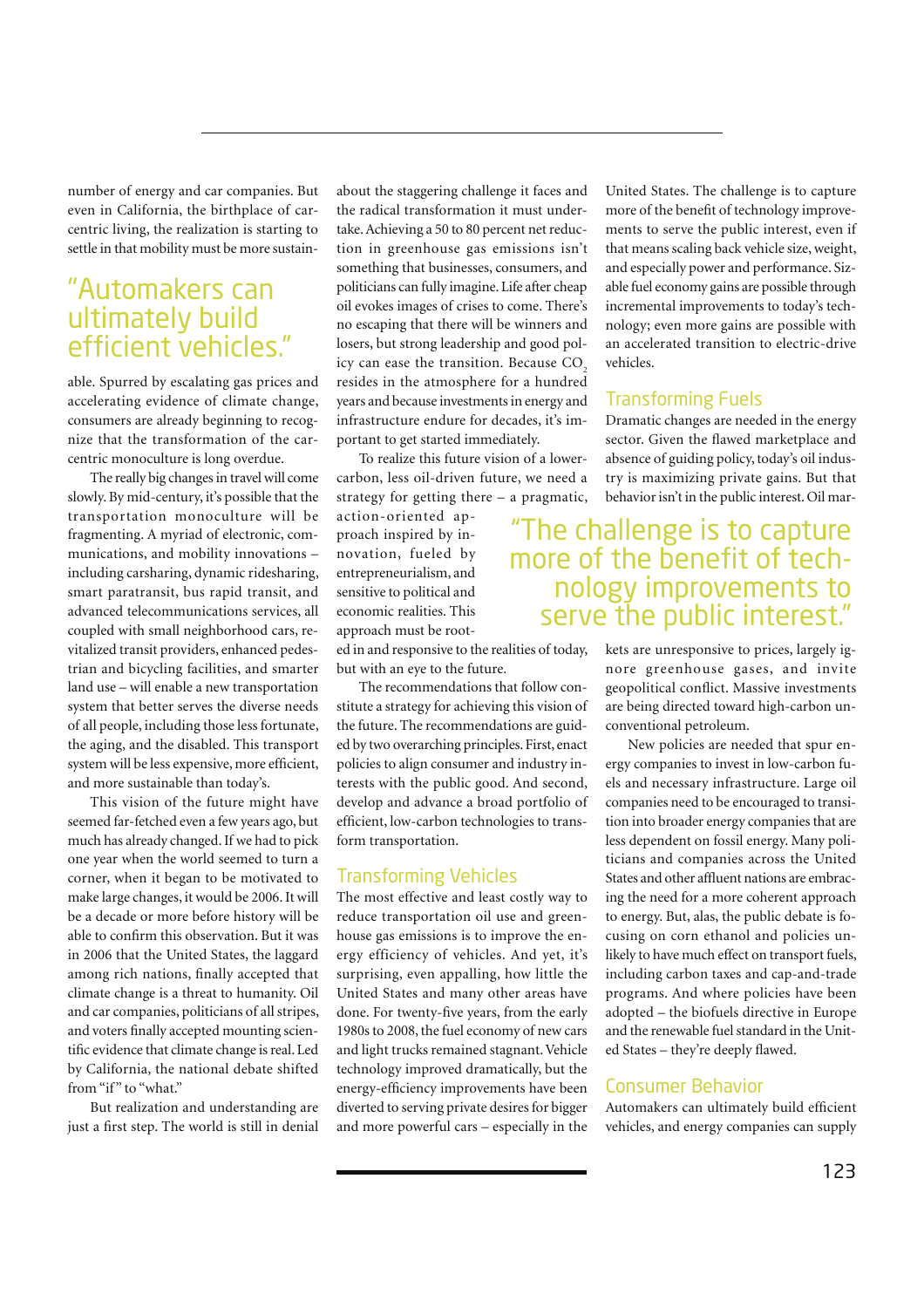low-carbon fuels. But unless consumers are willing to buy more-efficient vehicles that use low-carbon fuels and to reduce vehicle travel, there's no hope of reducing oil use and greenhouse gases. Thus, the focus here is on consumer behavior, plus one other player, local governments, since they operate and manage – and indirectly influence – much of the transportation system, particularly transit services. They also regulate land use, which has a large effect on vehicle usage. Only with enhanced transport choices and smarter land use can individuals and cities reduce their carbon footprints.

#### Realizing the Vision

As we head toward a future world of increasing vehicle ownership, innovative strategies are needed to transform behavior, vehicles, and fuels. We can look to innovative policymaking in California for new ideas on how to proceed. We can learn from innovative cities in Europe, such as Freiburg, Paris, London, and Stockholm. We can invoke novel ways to stimulate China and other awakening giants to be part of the solution and not part of the problem. We can align incentives to motivate consumers to act for the greater public good. We can rewrite the rules so local governments make decisions that further low-carbon transportation options. And we can invite entrepreneurs to develop the needed transformations in transportation.

Indeed, the first transformation, that of vehicles and fuels, is already under way, albeit tentatively. It will take many years for this transformation to play out. It will undoubtedly happen in surprising ways, calling for open-ended policy approaches that don't pick winning technologies but instead establish fair but tough, escalating goals. The second stage of the transportation revolution, a complete rethinking of how we move about, will evolve more slowly. Both transformations will require incentives, mandates, research, and demonstrations.

Change will happen. It must happen. The days of conventional cars dominating personal mobility are numbered. There

aren't sufficient financial and natural resources, or climatic capacity, to follow the patterns of the past. Consumers, governments, and companies all have essential roles to play in making the needed changes. The sooner we get on with addressing the issues, the better. And a durable framework is a better approach than the haphazard and ad hoc road we've been on. Adopting a strategic, long-range view is the key.

The road to surviving and thriving is paved with low-carbon fuels and electricdrive vehicles, new mobility options, and smarter governance. Enlightened consumers, innovative policymakers, and entrepreneurial businesses worldwide can drive us to a sustainable future.

**This is a condensed version of a speech given at the session on Mobility. More can be found at www.ourcommon future.de/sperling**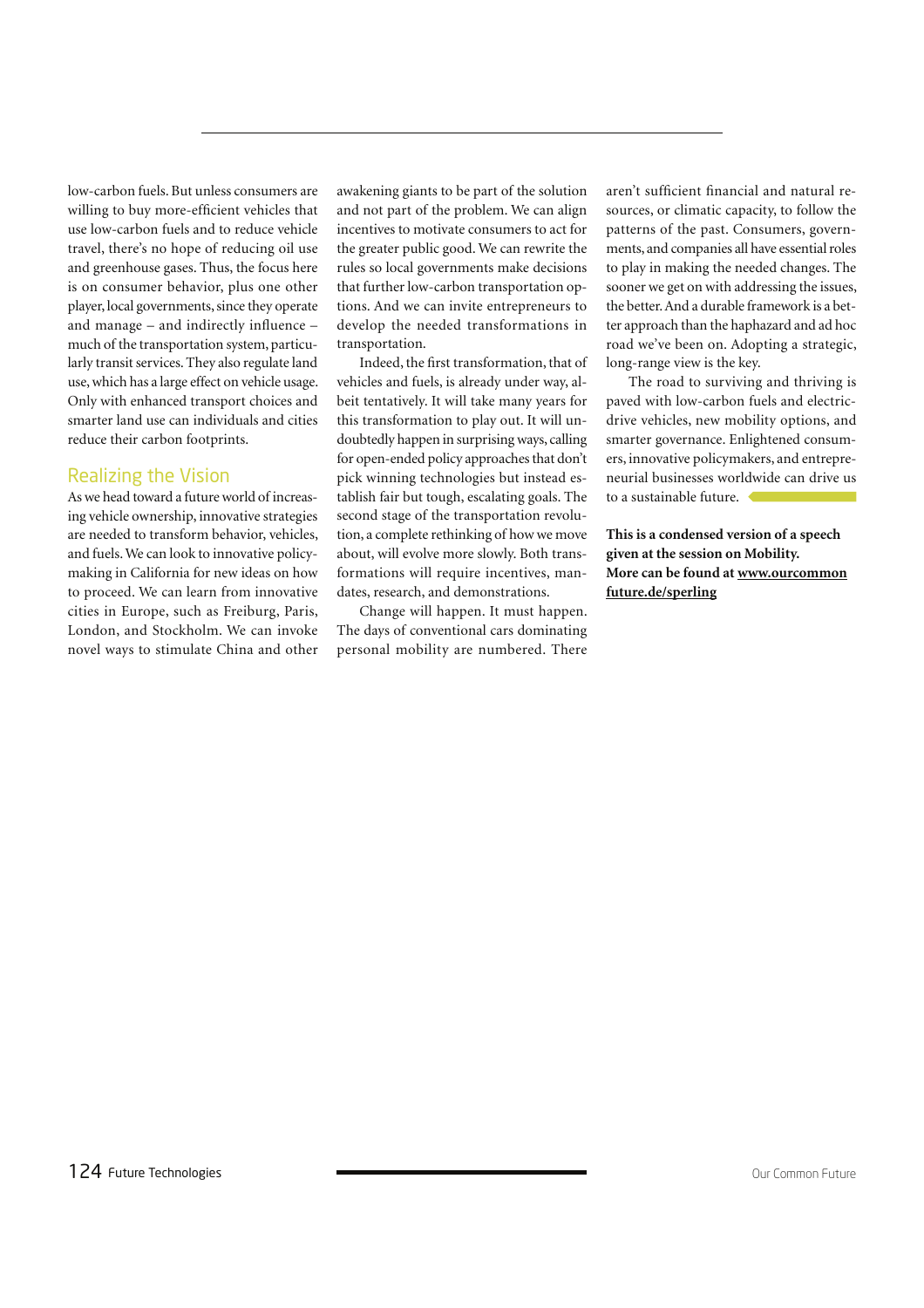#### Smart Production Management

# Greening the Global Supply Chain

"Executives face ... pressure to look at sustainability."



David Simchi-Levi is a professor at the Massachusetts Institute of Technology and author, most recently, of Operations Rules: Delivering Value through Flexible Operations.

Whether stretched around the world or around the block, supply chains are tremendously sensitive to movements in the costs of labor and fuel. Using real-world examples, MIT professor David Simchi-Levi explains how supply chains can be levered by savvy policymakers to make manufacturing processes more environmentally friendly – and, ultimately, make the world a greener place.

Global market and supply chain challenges are well-known. At the top of this list of challenges are rising and shifting customer expectations. On the one hand, customer demand is difficult to predict. On the other hand, there is a lot of pressure to increase service levels.

On top of that, in the last few years there has been a significant increase in labor costs in developing countries. To illustrate this, just look at China and Mexico. In the last five years, labor costs in China increased by an average of 20 percent each year. In Mexico they've gone up by an average of five percent. In the United States, the increase is about three percent, year over year. Those numbers mean that if a company made production-sourcing decisions five years ago, they may need to revisit some or all of these decisions in light of changing costs.

Not only have we seen significant increases in labor costs in developing countries, but we have also seen significant increases in logistics costs. One reason is energy prices; a second reason, at least in the United States, is limited rail capacity. That increases rail transportation costs, but also means that companies start moving shipments from rail to the trucking industry. As a result, transportation costs in general go up.

In addition, we have seen a significant increase in the level of risk assumed by many companies. The reason for that, surprisingly, is precisely successful implementation of strategies like lean production, outsourcing and offshoring. What does lean mean? Lean implies a low level of inventory. A low level of inventory suggests that if there is a disruption, the supply chain will not be able to meet demand. Similarly, outsourcing and offshoring imply that the supply chain is geographically more diverse – and as a result, open to all sorts of potential problems.

The level of volatility, especially in just the last two to three years, has increased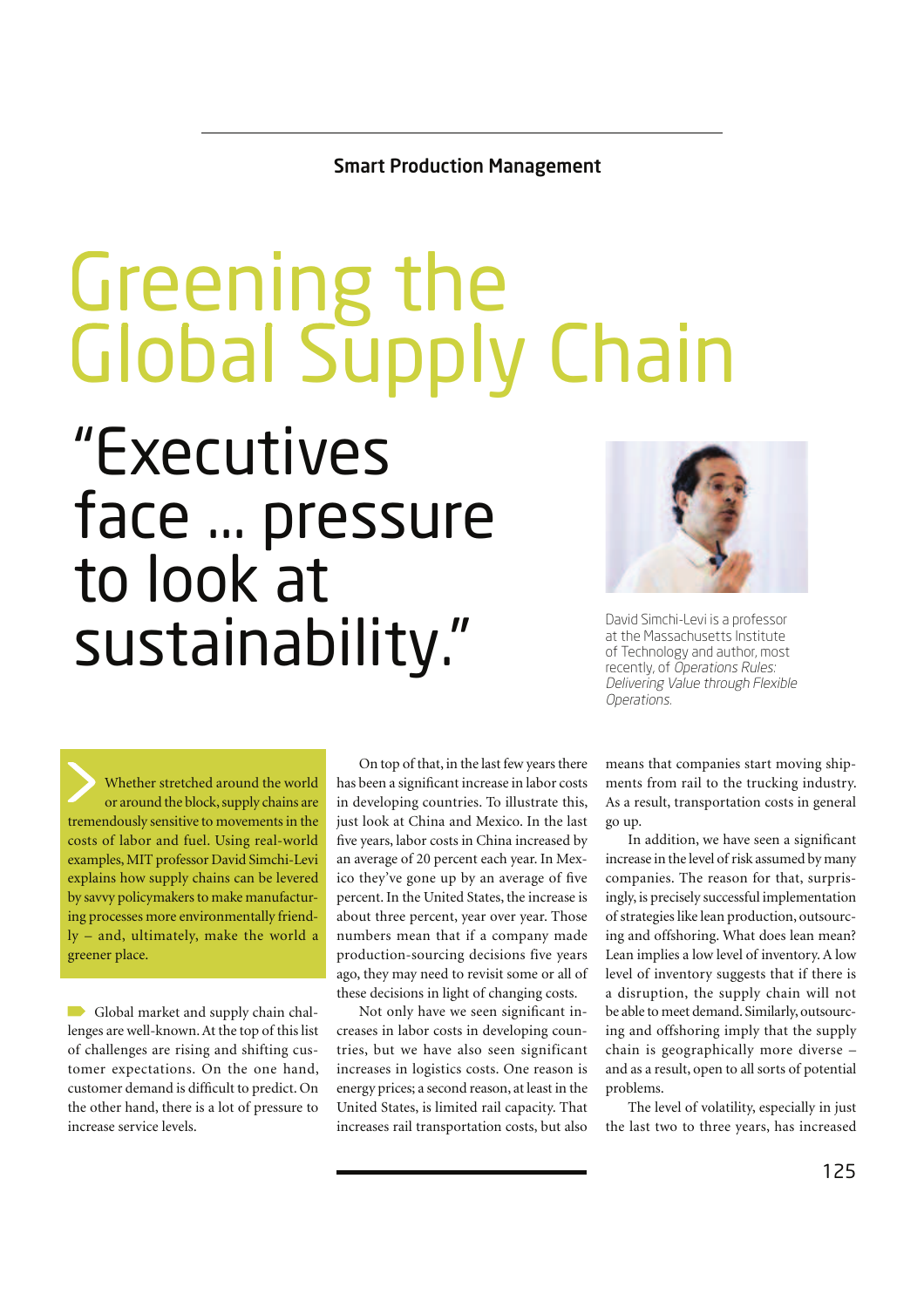significantly. And when I talk about the level of volatility, I don't focus only on volatility in demand, I also focus on volatility in supply – in particular, the impact of commodity price volatility.

The oil price is an illustration of this. Between January 2009 and November 2010, oil prices almost doubled. In fact, this is true not only for oil prices, but for almost every commodity that you can think of.

Thus, companies face increases in labor costs in developing countries, increases in risks and volatility both on the demand side and the supply side. And at the same time, there is an increased pressure to focus on sustainability. So it's interesting to understand where this pressure is coming from and how it affects supply chain strategies, manufacturing strategies, and logistic and distribution strategies.

#### Supply Chain Efficiency

The first driver is supply chain efficiency. When you talk to executives who are thinking deeply about their logistics, you realize that many of them correlate supply chain efficiency with sustainability. What they think about is that when the carbon footprint is high, when carbon emissions are high, that is an indication that the transportation system is not efficient. Inefficiency motivates them to try to improve supply chain efficiency, and this also leads to a re-

#### "Insurance companies ... associate risk with sustainability. Some executives are looking at this as an opportunity."

duction in the overall carbon footprint.

In fact, they are right that the logistics sector is a large and growing emitter of carbon dioxide, and the data suggests that logistics contribute about six percent of total emissions. Out of this, almost 90 percent is associated with transportation-related activities.

Different modes of transportation have different emission efficiencies. Rail, for example, is six times more efficient in terms

of  $\mathrm{CO}_2$  emissions than trucks. Ocean transportation is almost 50 times more efficient than air transportation in terms of its carbon footprint. So it's not only about production. It's also about selecting the mode of transportation in your supply chain that will affect the level of emission associated with a specific company.

#### Public Policy's Power

The second driver that has got executives focused on sustainability comes from public policy and regulations. The Kyoto Protocol has forced companies, especially in Europe, to look at the level of carbon associated with the production and delivery of products. In the United States, there has been a lot of discussion, but no significant change in policy. Still, many executives are concerned that this is soon coming.

Even without regulations in the United States, executives face a lot of pressure to look at sustainability as an important area. This pressure comes from three different directions. Some – not a lot – comes from consumers. There's pressure from supply chain partners. And probably the most important source of pressure is from insurance companies, which associate risk with sustainability.

Some executives are looking at this as a competitive opportunity. What they are worried about is that their competitor will

introduce a greener product and this will shift market demand. In fact, a number of surveys indicate that consumers in

general prefer greener products to other products. That's not surprising. The problem is that none of these surveys show at what price point consumers prefer to switch to greener products. The second thing surveys suggest is that people in developing countries are the most concerned and ready to act.

In response to all this, retailers are putting pressure on their suppliers. And these come in general in two different ways.

Some retailers introduce environmental scorecards that they use to compare the performance of different suppliers. They already rate the performance of their suppliers based on quality, cost and service, and now they're starting to look at the environmental scorecard.

Other retailers require their suppliers to add a label on the product providing information not only on where the product is made, and what material goes into the product, but also what levels of carbon emission it takes to produce and deliver the product to the retail outlet.

#### Finding the Right Metric

Introducing the environmental scorecard suggests a question: What is the right metric to use? Some companies are focused on carbon footprint. That's a direct way to measure the impact on the environment. Others are focusing on what is called "dead-end distance." This is the nonproductive movement of trucks, or movements where the truck is empty. And we've seen some who use product-miles, the total distance the products travel to the retail location, especially in the media, as criteria.

But this can be a very misleading indicator. The impact on the environment has nothing to do with distance. Take a simple example: You're in a nice restaurant in New York City and you're about to order a red wine. You're trying to choose between two different types: One from the Napa Valley, and one from the Loire Valley. Surprisingly, from the carbon footprint point of view, the one from Napa Valley generates more carbon, because it is trucked to the East Coast, whereas the French wine is shipped over the ocean – a more efficient means of longdistance transport. This suggests that the supply chain network has a huge impact on carbon footprint and therefore on the environment.

 Some companies are focused on finding the right trade-off. An example of a company that made a big difference is Walmart. At the end of 2005, they announced a plan to reduce energy use, cut waste and cut greenhouse gas emissions. Their objective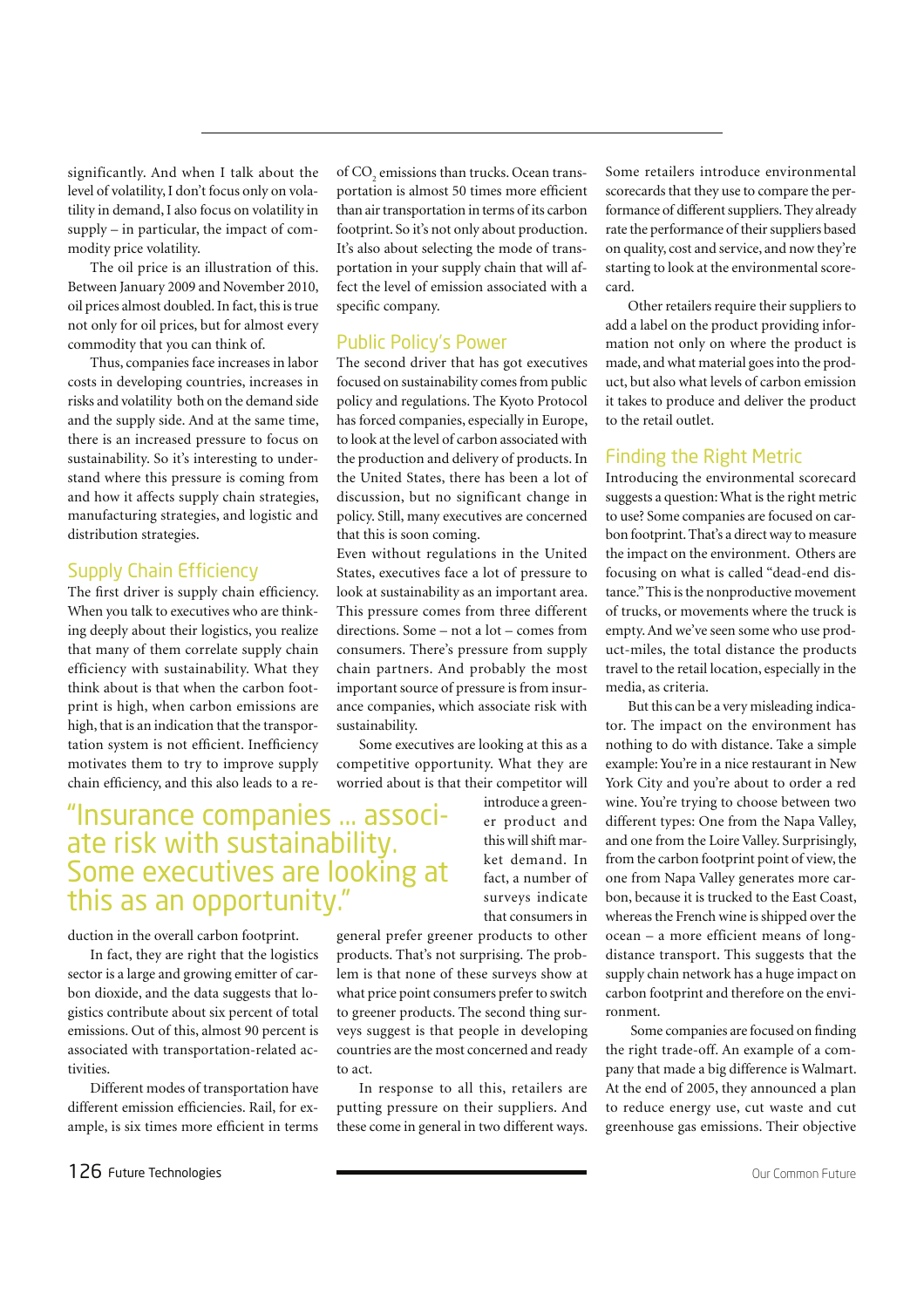was a 20 percent cut by 2012, not only on emissions associated with their supply chain but also the emissions associated with their suppliers' supply chain. To do that, Walmart started rating their suppliers based on an environmental scorecard that has eight dimensions, including greenhouse gas emission levels, recycled content and renewable energy.

#### "If oil prices increase, you will see a move from global manufacturing."

This made a big impact. Their largest third-party logistics company in Canada changed the way they distribute products to Walmart stores, switching from road to rail and changing some of their trucks to electric power, both of which significantly reduced the carbon footprint and reduced the amount of fuel used by the trucks. Surprisingly, the two measures not only reduced the impact on the environment but also reduced costs for the third-party logistics companies and as a result for Walmart customers.

When companies start to look at carbon footprint in their supply chain they need a lot of data. They need data on the carbon footprint associated with different transportation activities and information about the carbon footprint associated with warehouses, plant and production activities. Carbon emissions by fuel type, average fuel efficiency, electricity consumption by building characteristics because building size, geographical region, the number of workers, the age of the facility – all these inputs have an impact on carbon footprint.

In my research and consulting projects, I have tried to identify the right way to balance cost, service, and carbon footprint. One example is a US manufacturer of office furniture with two plants, one in Iowa and one in Delaware. They have two distribution center warehouses at the same locations. There were two objectives: One was focusing on reducing costs and improving customer service. And the other one was focused on reducing carbon footprint.

Though their plants were in Iowa and Delaware, their customers are all over the country. What should this company do to reduce costs and improve service? You can see that we started with two distribution centers, but if you want to improve costs and service, the best strategy is to add two additional warehouses, one on the West Coast and one in the South. This will reduce supply chain costs and improve customer service by reducing average time to market by almost 50 percent.

The question is: What is the impact of additional distribution centers on the carbon footprint associated with this company? As you add distribution centers, you start to reduce average distance to the market. Reducing average distance to the market implies that you reduce transportation costs from the warehouses to the customers – but at the same time you increase transportation costs from the plants to the warehouses.

In this supply chain, transportation from the warehouses to the customers is done by trucks, whereas transportation from the plant to the warehouses is done by rail, yielding a reduction in the carbon footprint. The problem is that you now have more facilities. More facilities consume more energy.

It turns out that the right balance between, cost, carbon footprint, and response time was achieved by adding four distribution centers. This allowed the firm to reduce costs by two percent, cut average distance to the customers by almost 60 percent and cut carbon footprint by about one-third.

#### Sustainable Thinking

Now when you talk to executives about carbon footprint and sustainability you realize very quickly that the higher the oil price, the more interest they have in focusing on sustainability. When the oil price is low, on the other hand, there is very little interest. Therefore, it's important to understand what the impact of oil prices are on manufacturing, on logistics and supply chains. As the oil price increases, the transportation cost goes up, and so transportation becomes more expensive relative to inventory and relative to warehousing cost. Similarly, as the oil price increases transportation cost becomes more expensive relative to manufacturing cost. If transportation becomes more expensive relative to inventory and warehouse costs, that suggests you need more warehouses. And because transportation costs become more expensive than manufacturing cost, you need to move manufacturing closer to market demand.

 This tells you something about the discussion around public policy. Many people talk about taxation and the impact of policy on manufacturing and supply chain strategies. That suggests that if there is an additional tax on fuel in the United States, you will see a change in manufacturing and supply chain strategies.

It also suggests that if oil prices increase because of limited resources, you will see a

#### "Companies are focused on finding the right trade-off."

move from global manufacturing – where manufacturing is done in low-cost countries – all the way to local manufacturing, where manufacturing is closer to market demand.

This is a completely different way of thinking about manufacturing and supply chain strategy. Whether green policies are implemented because of government regulations, pressure from supply chain partners or consumers, or changes in oil price, such policies are making or will make a huge impact on how companies design and manage their supply chain.

**This is a condensed version of a speech given at the OCF conference's session on The Factory of the Future. More can be found at www.ourcommonfuture.de/ simchi-levi**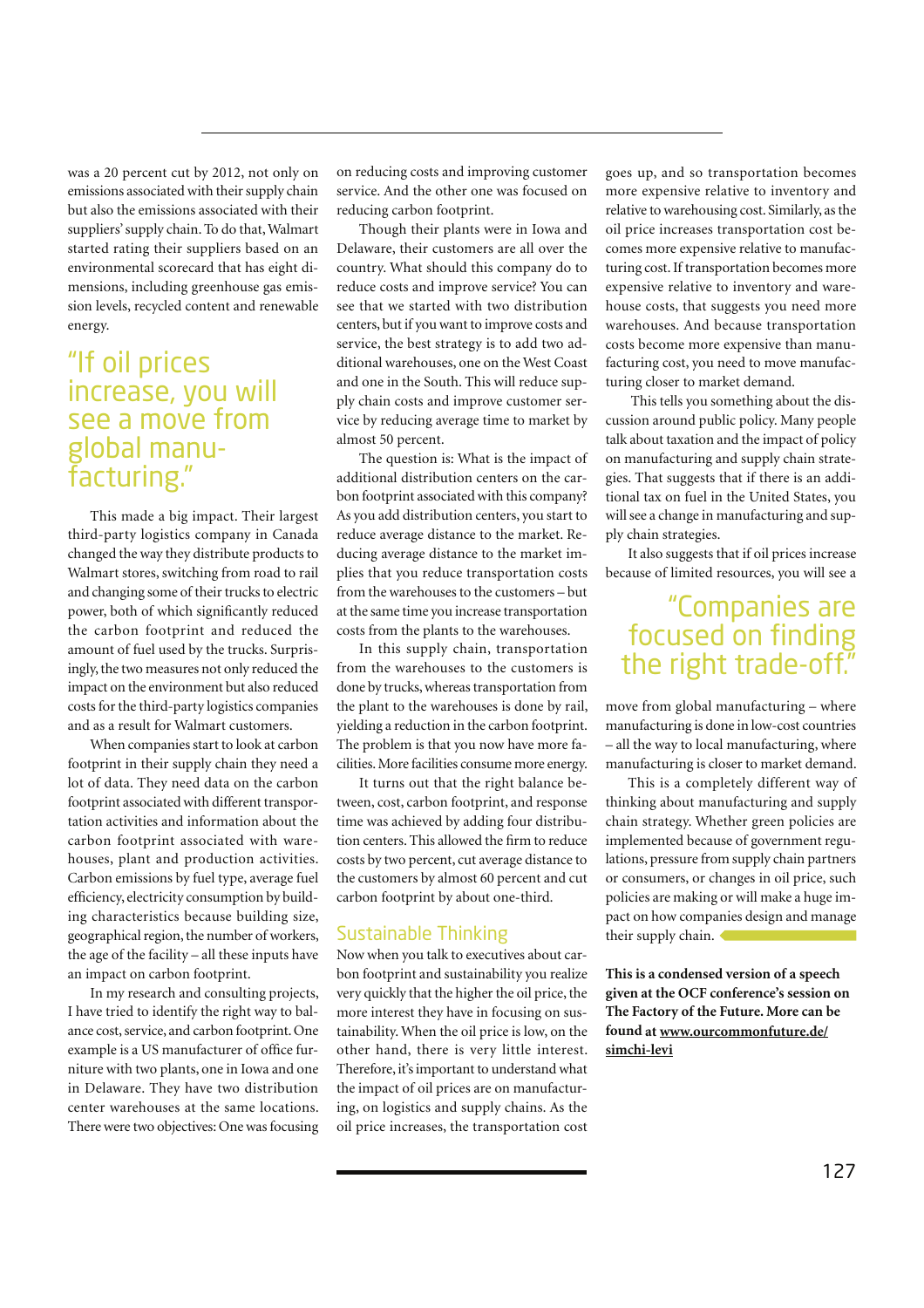#### Global Young Faculty Project "Being 3.0"

### Taking Technology Use to the Next Level: Being 3.0

**Concerned about the disparity between technology and its responsible use, researchers from the Global Young Faculty came together to find out just how Germans were using the Internet – and what lessons could be learned for the future. Their results, in the form of a survey of over 1,000 Germans, were surprising. Awareness of the dangers lurking on the Internet was high, even if people didn't always act in their own best interests online.**

In the beginning, there was man: Naked and alone, with no idea how the environment could be harnessed (with the help of some sharp rocks and a few sticks) to make life easier.

Then came Being 1.0, and with him the first hints of modern humanity: Man, the toolmaker, shaping his surroundings. That wasn't the end of man's development, though. "Being 1.0 is the simple toolmaker, not aware he is influencing his environment. Being 2.0 is a different level, in which a person realizes he is part of his environment and a larger group," says Roberto Avanzi, a professor of mathematics at the Ruhr University-Bochum.

Together with other like-minded members of the OCF conference's Global Young Faculty, Avanzi wondered if the flood of digital technology that has pervaded every aspect of life over the last few decades promised yet another phase to humanity's development.

Talking to friends, co-workers and family, Avanzi and his colleagues noticed that the power of technology often outstripped people's preparedness for the results. One particularly worrying example is data protection. Says Avanzi: "There are lots of people who use the Internet but are not concerned about the consequences of their data."

The group coined the term "Being 3.0" for people who were both adept at using technology and conscious of the risks involved. "Being 3.0 is what we want to achieve  $$ people who are aware of the risks, but also responsible for their actions," Avanzi says.

To see where on this imagined continuum the average German stood, the group put together a survey of 1,004 Germans. To their surprise, the survey indicated that most Germans were remarkably astute and aware Internet users. A whopping 80 percent of the people they surveyed were aware of the risks to personal data posed by the Internet.

"Quite a lot of them are already there, so to speak," says Sandra Sülzenbrueck, a GYF member and researcher at the Leibniz Research Centre for Working Environment and Human Factors in Dortmund. "They seem to be behaving, and seem to know about the risks. Most people, it turns out, are more active than passive."

The telephone survey suggested that the users of the future – "digital natives," or young people who have grown up with information technology permeating every part of their lives – were the least careful with their personal data online. The group's survey showed that young people are willing to post personal information on sites like Twitter and Facebook, or on publicly accessible blogs, that they might later regret. "The interesting thing is why people do this," Sülzenbrueck says. "Maybe it's like being your own pop star – everyone wants to be meaningful and relevant."

Discussions with other group members raised topics for future research. The gradual creep of technology into every corner of our lives is eroding skills previous generations once took for granted, for example. Take what Avanzi calls "digital dementia." "There are plenty of people who rely too much on machines and do not remember data" like telephone numbers, appointments and addresses, "just how to search for it."

The group's members shared little except a common interest in the future of technology. When it came to deciding on a project to pursue, that diversity was an obstacle that the group transformed into an asset. "I never, ever would have expected to work with an art philosopher, a production designer or a bionics researcher," Avanzi says. "Yet we were able to do something, and do something surprising. That's the most rewarding for me personally."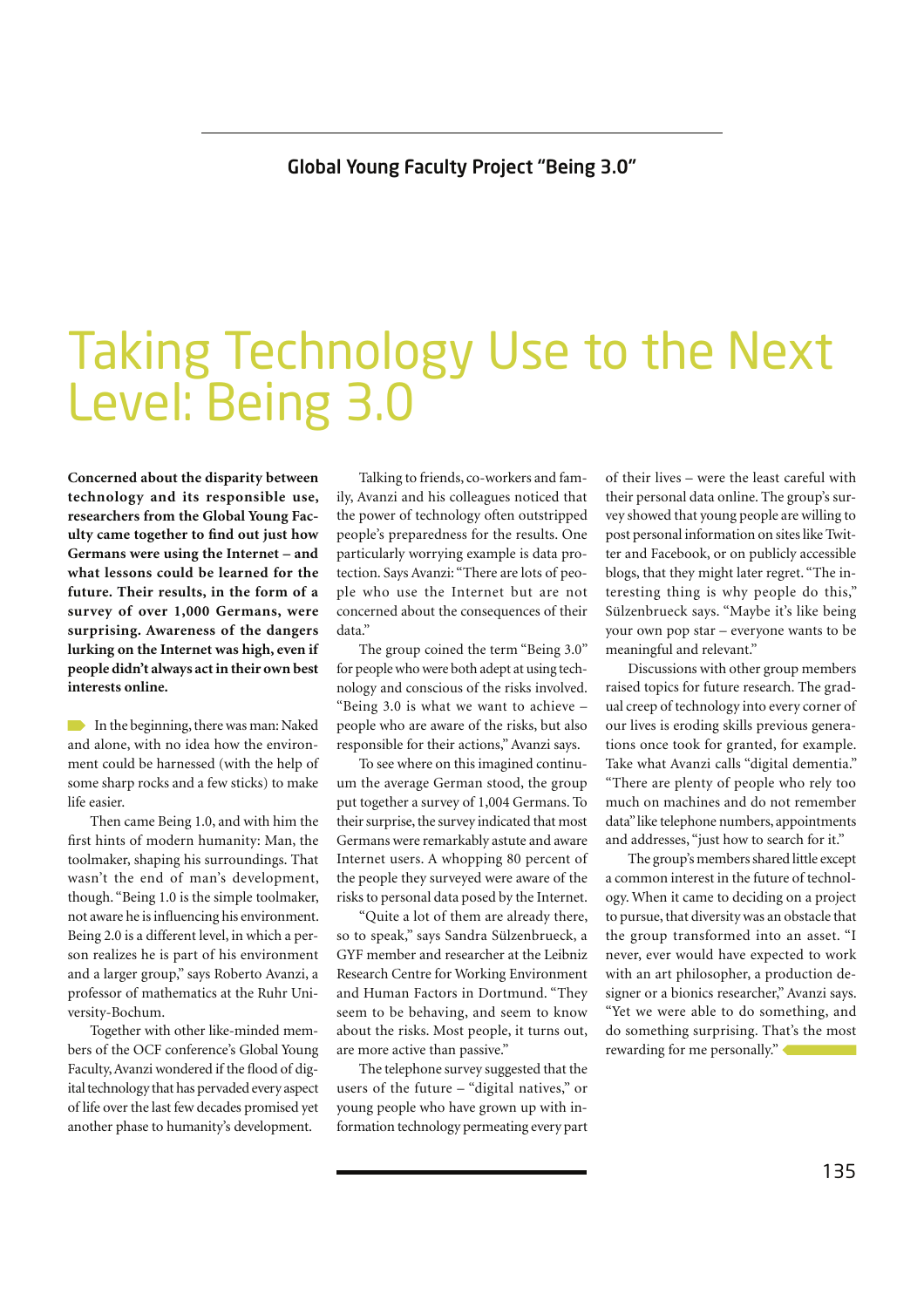**Caught between a lack of transportation and sprawling cities, many people living in Europe's impoverished inner cities can't change their situations because they can't get to jobs, supermarkets or universities. The solution lies not in more cars, but in sound investment in buses and other forms of accessible, affordable public transport, said OCF Fellow Bob Jeffery at the OCF conference's workshop on Postfossil Mobility.**

Mobility defines our lives in myriad ways. Access to safe and affordable transportation can connect us to higher-paying jobs, cheaper food and better education. But many cities struggle to bring that freedom of movement to their citizens.

Bob Jeffery, a PhD candidate in sociology at the University of Salford in Greater Manchester, UK, was invited to the conference to contribute to the session on Mobility. Among other things, he researches the impact of transportation on quality of life and the way attitudes towards mobility are perpetuated from generation to generation.

"An important part of this discussion is suburbanization – which in the UK is a more extreme phenomenon than in the rest of Europe," says Jeffery.

Suburbanization is the growth of commerce and development on the outskirts of cities – sprawl, in other words. Jeffery says that as services move to cities' edges, those citizens who rely primarily on public transportation like ethnic minorities, the elderly, and the impoverished are affected the most.

"The UK has a fully deregulated, fully privatized transport system which encourages car growth for those who can afford it, but leads to the continuing exclusion of those who cannot," says Jeffery.

Examples of this from the UK government's own research include the fact that every two out of five job seekers report that transport is a barrier to getting a job. Half of all 16 to 18-year-olds experience difficulties

#### **Transportation**

Missing



Born in 1983, Bob Jeffery is a sociologist focusing on transportation and social justice at the University of Salford in Greater Manchester, UK.

accessing college, and 1.4 million people per year miss, turn down or choose not to access medical help because of transport problems.

A sad irony is that while many inner cities lack adequate public transportation options, they also have the highest density of roads. So while people have difficulty moving from one community to another using public transport, they still have to deal with traffic noise and pollution in their neighborhoods.

This can cause serious public health concerns. Jeffery says the neighborhood he's researching in Greater Manchester has sig-

nificantly lower life expectancies – eight<br>years lower than the national average. Chilyears lower than the national average. Children of those from the lowest social class are more than five times more likely to be killed on the roads than those from the highest social class. This is not limited to the UK, in Germany children from lower social classes (and especially Turkish children) are also more likely to be victims of road traffic accidents.

> That's only one reason why Jeffery supports the Campaign for Free Public Transport in the UK. He describes it as "an embryonic activist group which is campaigning for a radical solution to the UK's transport problems." Jeffery concedes this movement is marginal, but he thinks social science should place priority on addressing people's needs, not moving in lockstep with policymakers' agendas.

> Jeffery's interest in the subject is more than academic. For him, there's a personal element as well. He says early experiences with the impact of poverty, drugs, and crime motivated him to study social science. That's also why he wants to stay involved with community groups and local politics.

> "I actually live in the deprived community which has been the focus of my research," says Jeffery. "I think one of the problems with the social science that studies deprivation is that people are very much kind of coming in from the outside trying to tell these communities what their problems are. I don't think there is enough listening going on."

> Jeffery plans to edit a book in 2011 on debates around free public transport, spreading the word about cities where low or no-cost mobility solutions have been implemented to positive effect.

**More can be found at: http://www.freepublictransport.org.uk http://salford.academia.edu/BobJeffery**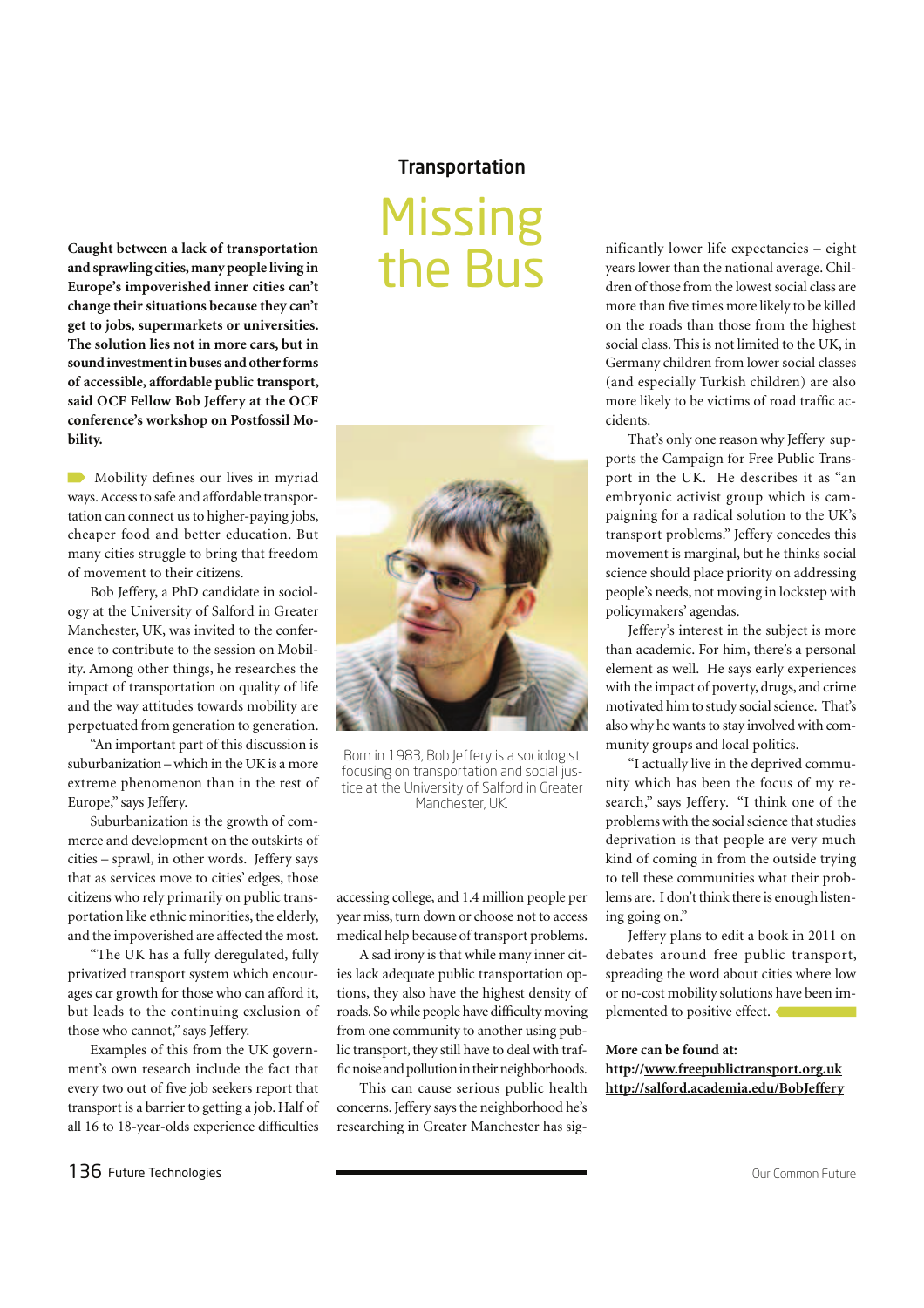#### Industrial Design

**Too often, companies respond to the market's demands by churning out simple products that yield immediate profits. But that kind of thinking overlooks the potential gains of taking a longer view. Instead, companies should innovate for future needs. Auckland University of Technology lecturer Ayse Idil Gaziulusoy argues profits can be sustainable if companies take a broader view, and look more creatively at what part their business – and their innovations – will play in a complex world.**

Industry often takes a short-term ap- $\blacksquare$ proach when it comes to sustainability issues, settling for small tweaks rather than sweeping reinventions. Take the common washing machine: Product developers work to make it better each year, introducing features that lower the unit cost, use less energy or save water. Such steps are progress, to be sure – but not much.

Instead, product developers should come up with new ways to wash. What about a public laundry where neighbors can meet and pool resources, or a fabric that repels dirt, or a wardrobe that cleans clothes automatically? We don't need incremental improvements, we need sweeping change that leads to less wasteful living, says Ayse Idil Gaziulusoy. She joined the conference as an Our Common Future Fellow contributing to the session on the Factory of the Future.

This approach doesn't always come naturally to companies focused on making the biggest profits for the smallest investment. Corporate short-term thinking leads to long-term problems, from the wellknown example of climate change resulting from human-induced carbon-dioxide emissions to depleted fisheries, clear-cut forests, and the deluge of electronic waste shipped to developing countries.

"In order to achieve a sustainable society, we have to change everything in society – and industry has a key role to play," Gaziliusoy

### Products for a Better Future



A. Idil Gaziulusoy is a lecturer at the Auckland University of Technology in New Zealand. She was born in 1978.

says. "We must ask ourselves how product development can be aligned with the longterm transformation that needs to take place in society."

Gaziulusoy was born in Turkey. She says the enormous disparity she observed there between rich and poor made her want to be an agent of change. She's trying to change the world through changing how businesses work, and today is a passionate advocate of what she calls "system innovation": Designers must acknowledge that the world is interconnected and complex, and products should support a sustainable society.

To illustrate her point, Gaziulusoy recalls a speech she heard in 2005, at the Sustainable Business Network Conference in Auckland. The New Zealand executive of Toyota talked about the company's hybrid Prius car. After the executive's speech, someone from the audience asked what the company could do to increase the sustainability of transport. "He said we have to build more roads to increase diffusion of hybrid cars," Gaziulusoy recalls.

That was the wrong answer. "Toyota had great foresight in anticipating that reducing carbon emissions and enhancing fuel efficiency would become major selling points and developed the Prius. But arguing that hybrid cars are the ultimate in sustainable mobility was caused by a lack of systemic understanding," Gaziulusoy says. More cars on roads means increased traffic, stress levels and a loss of biodiversity. "The company wasn't thinking about meeting a societal need, it was thinking about a specific product, the Prius. We have to get beyond thinking about specific products."

Gaziulusoy knows that only a few people in the world are trying to link product development to the broader-scale transformation that needs to take place. But she has a few suggestions on how to get there. Companies can collaborate with each other and establish partnerships with NGOs and governments.

Companies like Toyota shouldn't just focus on developing their next car, but also consider larger questions involved in societal mobility. What would a world without cars look like – and how could Toyota play a role in such a world? "Think conceptually. Then, you might start thinking about greater societal innovations and systemic shifts might become possible," Gaziulusoy says.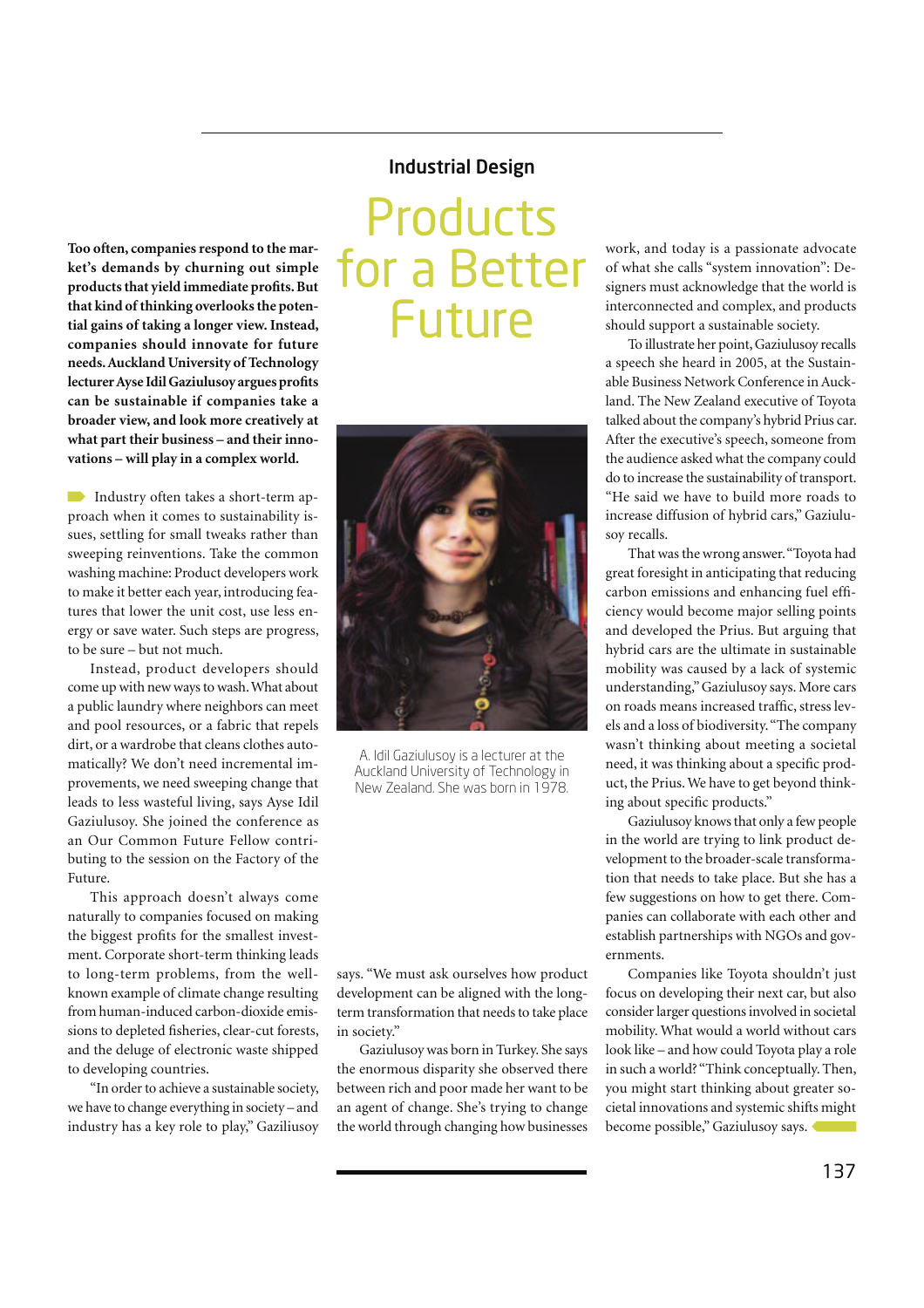#### The Brazilian Model



Luc de Ferran is an industrial consultant and former vice president of Ford Latin America Group.

# "It was a unique opportunity to do everything differently."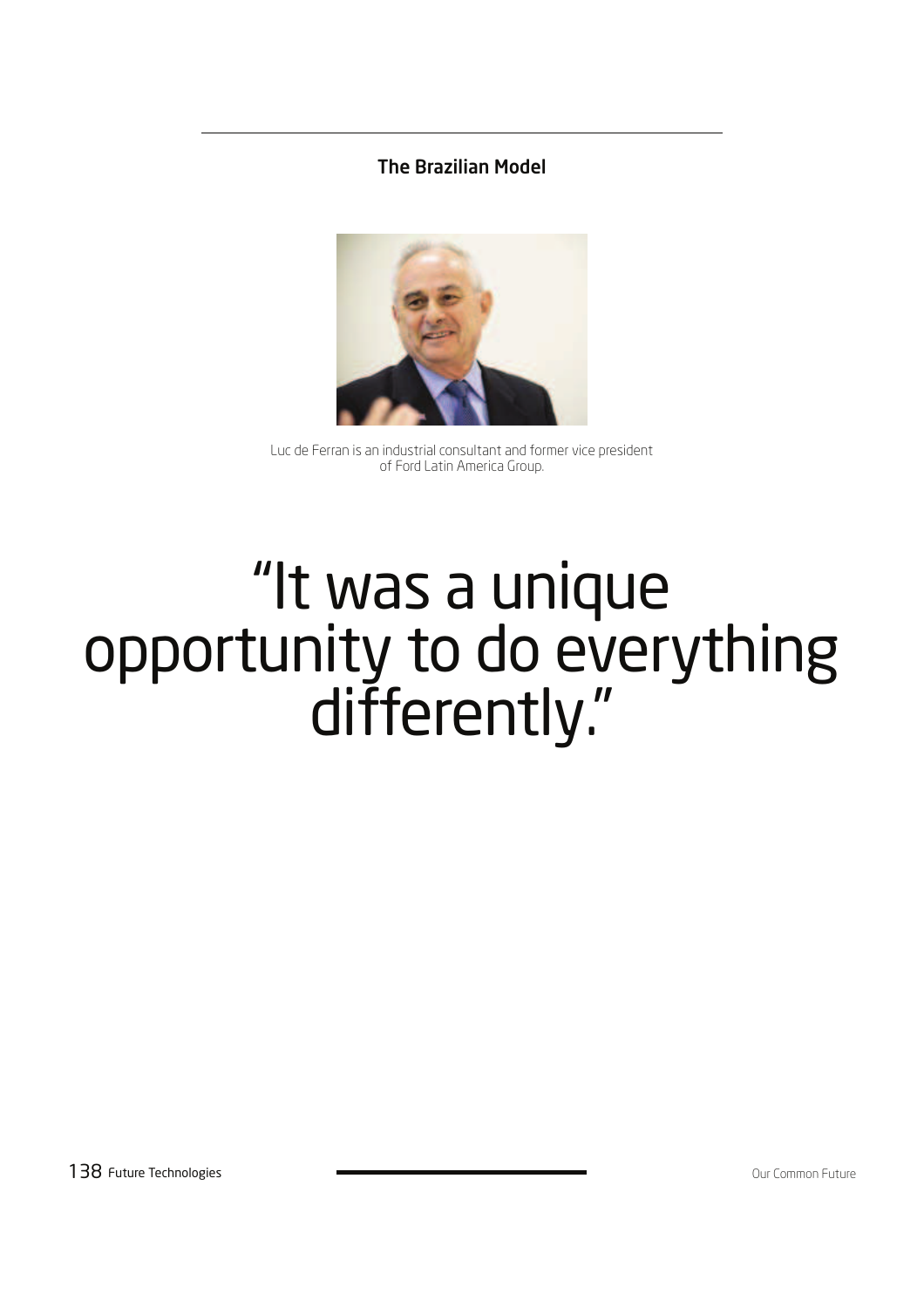**The auto industry is in constant flux. Companies come and go. Production moves to meet demand. Models morph into ever more futuristic designs. Even the epicenters shift: Latin America, Brazil in particular, is an emerging leader. That's why many in the auto world are keeping a close eye on the Brazilian model of growth and innovation. Former Ford executive Luc de Ferran, who helped lead the automotive giant's efforts in Latin America, was invited to talk about his experiences at the session on Future Technologies. He says successful automotive companies in the future will have to change the way they approach staffing in developing countries.**

**Why has Brazil experienced such dynamic growth in the auto sector?**

**de Ferran:** First, our country is going through violent growth. Even in 2009, when the economy was very bad everywhere, Brazil broke even. And in 2010 our gross national product grew 7.4 percent. That's the projection. Brazil's per capita income takes us out of the poverty range. We are at about \$10,000 per person now. Second, the mix of

#### "In another five years, Brazil will be the fourth largest car market in the world."

cars is completely different. I think what damaged the auto industry in the United States was the size of the cars. You need to think about how much the vehicle will waste in comparison to how much the vehicle will carry. If you look at the Brazilian market, 75 percent is small cars.

**Why are more fuel-efficient cars so popular in Brazil, while other countries like the United States still loves its gas guzzlers? de Ferran:** In Brazil, we've mostly made small cars. Why? Because we couldn't afford bigger ones. So we started the other way around. The public income ten years ago was probably less than a thousand dollars

per head per year, something like that. Now it's ten times higher. But the Brazilian auto industry actually was born ten years ago. Before that, the industry was flat at

around one million cars sold a year. Now we are reaching four million and growing very quickly. In another five years, Brazil will be the fourth largest car market in the world behind China, the United States, and Japan. **How did Brazil become a major player in auto manufacturing?**

**de Ferran:** The Brazilian industry is not fresh. It started in the 1900s. We shipped Ford Model T's from Dearborn, Michigan to São Paulo back in the first decades of the 1900s, but the real industry started production in Brazil in 1957. Most recently, we built revolutionary new plants. Totally new processes – fully integrated with logistics processes that are benchmarks. Everything we do to build these vehicles is very productive. **You played a major role in that reestablishment of Ford in South America – specifically in the way factories are managed. What changes did you make at the Ford plant in Bahia, Brazil for example?**

**de Ferran:** It was a unique opportunity to do everything differently. I had all kinds of models I had studied. With all those models, I said I will do something which is unbeatable from quality, production and profitability viewpoints. And we worked on it. One of the things I found is that the involvement of human resources was incredibly important. We made it so workers were no longer workers, and bosses were no longer bosses. Workers need help, they get together and ask each other. They are all well trained to handle this responsibility. In Bahia, I took 13,500 people out of poverty and gave them 900 hours of training each.

**How did this kind of approach affect the bottom line?** 

#### "In Brazil, we've mostly made small cars. Why? Because we couldn't afford bigger ones."

**de Ferran:** The quality improved when the workers understood that what they do contributes to the satisfaction of what their customers will buy. In the end, this is paying their salaries. Also, the level of education inside the plant was much higher. It helped tremendously. You get more dynamic ideas from the staff.

#### **What has the impact been on the local population?**

**de Ferran:** There is better healthcare, dental care and education. I am advocating that you cannot isolate the guy from his job or from his participation in society – you just cannot. One way or another, one ends up affecting the other. So you had better recognize that and make it work.

#### **So you aim to build not just a factory, but a community?**

**de Ferran:** In reality that's what it is. Now sometimes it works. Sometimes it doesn't. But what you have to have in mind is "I'm not hiring a worker, I'm hiring a person." That's a big difference, isn't it? And there is a relationship that needs to be well-done and long-term. That's the difference. That's human. You can do that any place in the world.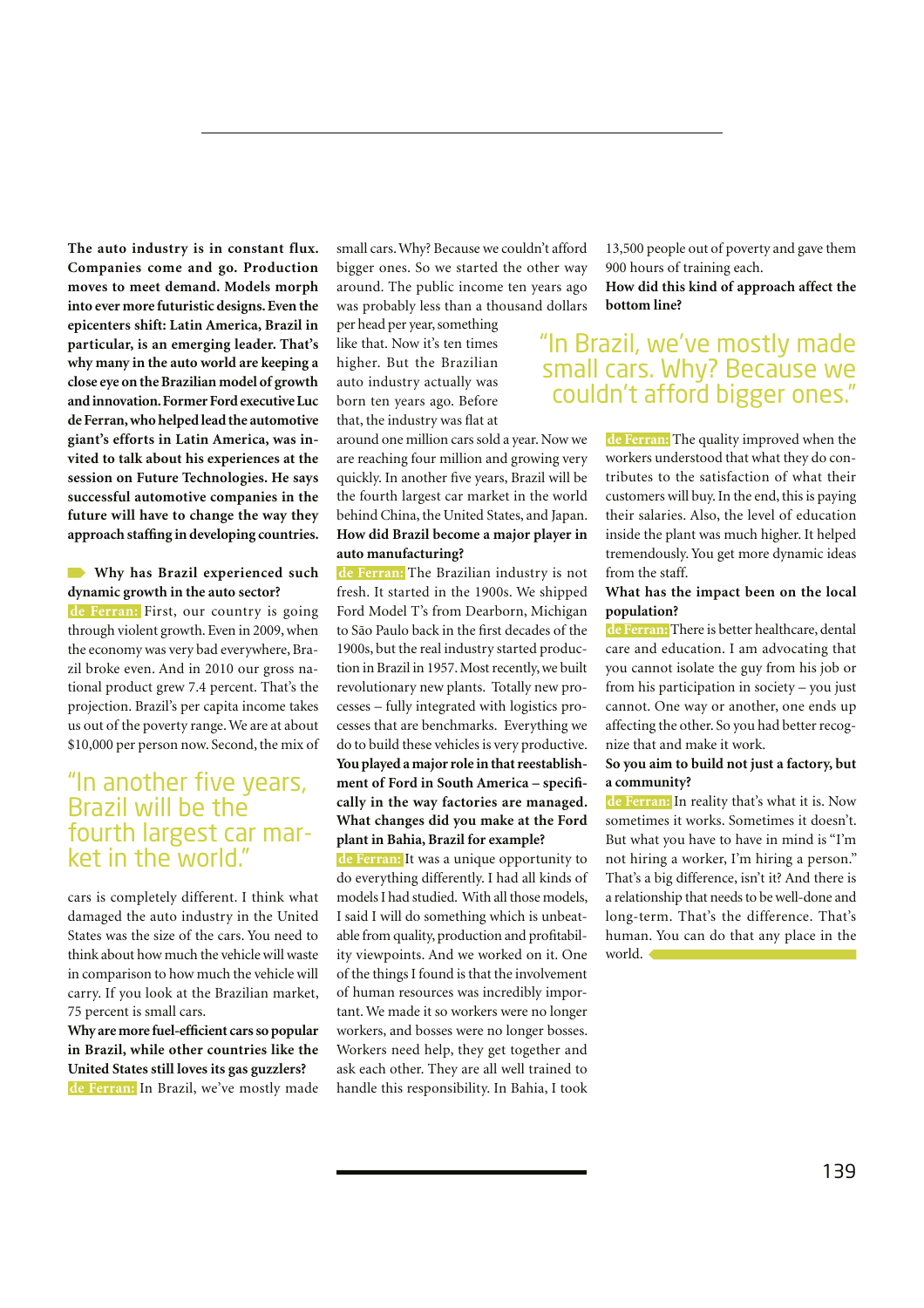